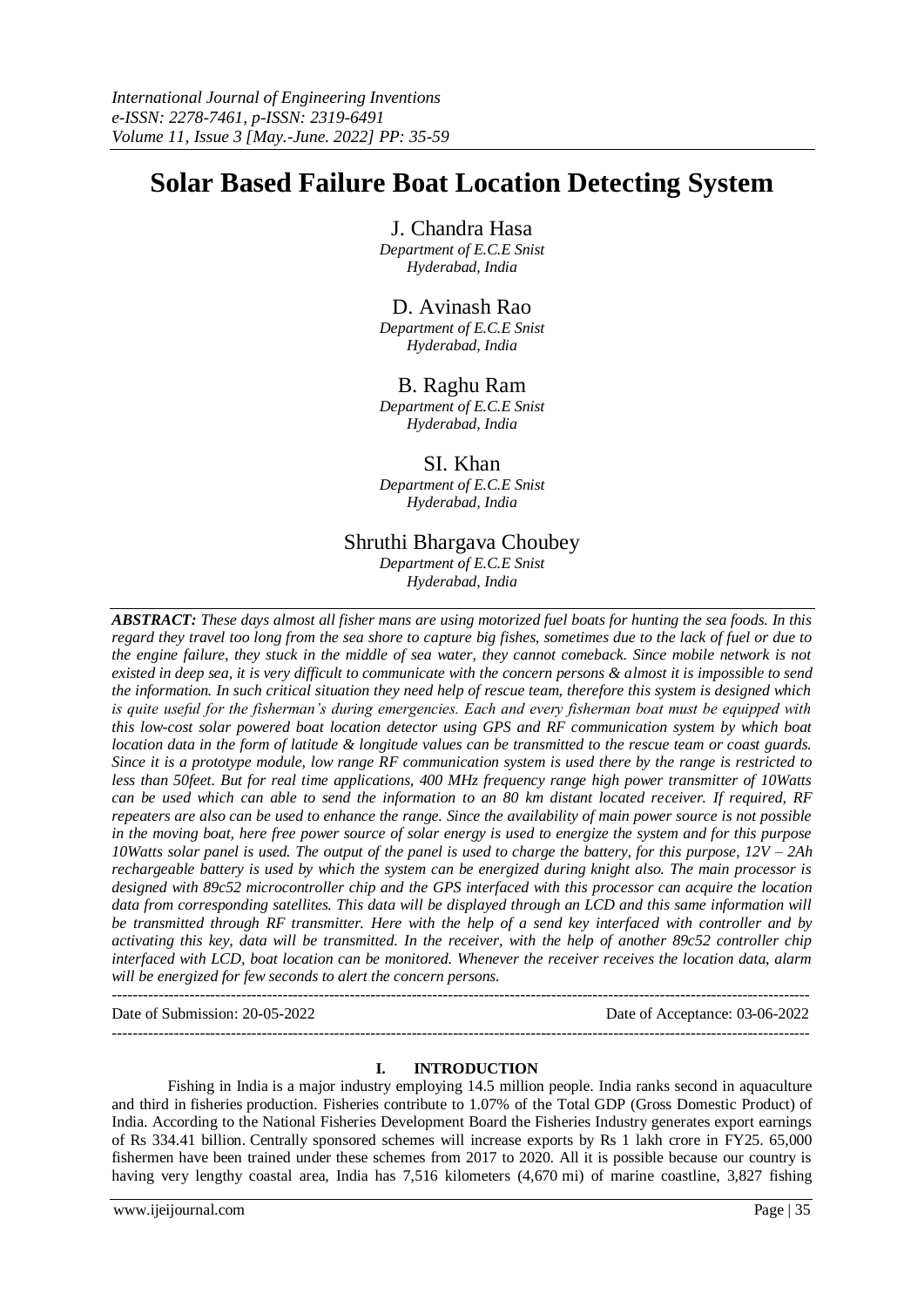villages and 1,914 traditional fish landing centers and therefore it is essential to safeguard our fishermen when they stuck in deep sea. In this regard, this project work is designed to rescue the fishermen along with their boat when their boat engine fails. The main purpose of this project work is to send failure boat location to the coast guards through wireless communication system because mobile communication system is not existed in deep sea.

The other important advantage of using this system is to safeguard the fisherman from the international water border crossing. In general, while hunting the fishes, the fisherman they are not aware of international borders and moves further in to other nation waters by which they will be caught. Though they are innocent, it will be treated as a severe offense in the view of other nation coast guards and often it happens in indo-Srilanka boarders near Tamil Nādu. To avoid such harassment, here this system is designed to track the boat through GPS. Presently the system is designed to obtain boat position data through GPS module, in this regard, the coordinate values in the form of latitude and longitude values obtained from the satellites will be displayed continuously. Presently the system doesn't contain warning system, if it is incorporated in the fisherman boat device which alerts the fisherman in advance when his boat reaches near to the international water boarder.

The system is designed with 89c52 microcontroller chip as main processor and other devices like GPS, RF communication system, LCD, etc are interfaced with this processor in data transmitting module, i.e. boat equipment. The purpose of GPS is to acquire the global position data of the boat such that whenever the boat engine fails, the sailor can activate emergency button by which the system sends warning signal along with boat location data through RF communication system. The information gathered from the GPS will be in the form of Latitude & Longitude values in North-East region and this data will be transmitted. When this data is entered in to the computer Google maps at data receiving end, boat location will be displayed.

Now coming to the main processing unit, it is constructed with 89c51/52 microcontroller chip, the microcontroller used in this project work is playing major roll. Microcontrollers are increasingly being used to implement communication systems. It is therefore important to understand Microcontroller based systems well. Today, microcontrollers have become an integral part of all instruments. Dedicated system that uses microcontrollers, have certainly improved the functional, operational and performance-based specifications. The architectural changes in instrumentation and control systems where and are due to the computing and communication capability of the Micro controller devices. Micro controller must be treated as a tool for computing and communication; Knowledge of microcontrollers is meaning full and very rewarding if it is applied to design a product that is useful in the industry or for the society in general. This is a subject, which has direct relevance to industrial product development and automation. In this project work, microcontroller is programmed to perform the function of encoding and decoding techniques, which is essential for any communication system.

Any Micro-controller, that functions according to the program written in it. Here the program is prepared in such a way, so that the system performs the function of sending GPS information to the remote monitoring station. The chip is programmed to display the boat location data and this same data can be transmitted through RF network.

The program is nothing but an instruction set, this is often prepared in binary code, & are referred as machine code, there by this software is called as machine language. Writing a program in such a code is a skilled and very tedious process. It is prone to errors because the program is just a series of 0's and 1's and the instructions are not easily comprehended from just looking at the pattern. An alternative is to use an easily comprehended form of shorthand code for the patterns 0's and 1's. Micro controller can read and it can store the information received from the external devices. Micro-controllers are dedicated to one task and run one specific program. The program is stored in ROM (read-only memory) and generally does not change. If there are any modifications in the function, or errors in the software, the existing program must be erased from the chip  $\&$ again modified program must be loaded in the chip through chip burner. The detailed description of these controllers is explained in following chapters.

It is clear that the above functions cannot be performed without microcontrollers, therefore these devices are said to be heart of the instruments, now a days there is no such instrument that works without microcontroller. Hence micro-controllers are increasingly being used to design all sorts of communication systems, instruments, control systems, robots, etc. It is therefore important to understand micro-controller-based communication systems well.

Now coming to the RF communication system, Radio communication is the process of sending information from one place and receiving it in another place without using any connecting wires. It is also called as wireless communication system; the most important form of radio communication is radio broadcasting. In general Radio waves are produced by rapidly changing currents flowing through a conductor. These radio waves spread out in space like ripples produced on the surface of a pond when a stone is dropped in the water. When these fast-moving radio waves strike some other conductor placed in their path at a distant point, they produce in the second conductor weak currents of the same nature as the original current which produced these radio waves. Thus, a communication link will be established between two distant points.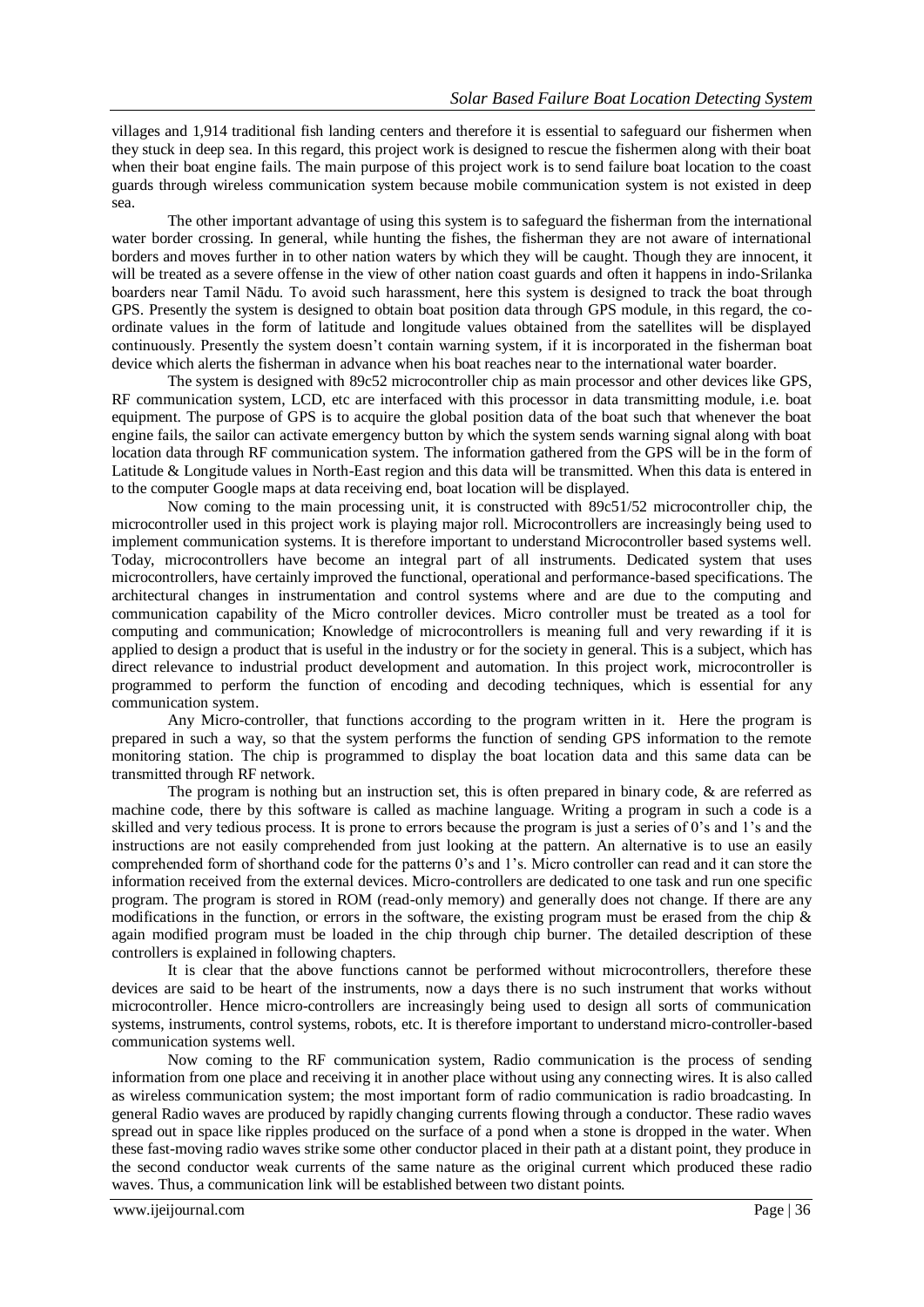Radio waves belong to a particular type of waves called electromagnetic waves, a form of energy resulting from a combination of electrical and magnetic effects of rapidly changing electric currents. Although not visible to the eye, radio waves travel with the velocity of light waves which is 1, 86,000 miles per second. In fact, both light waves and radio waves are electromagnetic waves. Sound also travels in the form of waves but sound waves are not electromagnetic waves. Compared to electromagnetic waves, sound waves travel at a much lower speed of 1100 feet per second. This is the reason why a flash of lighting is seen first and the sound of thunder follows a little later.

Basically, a communication system is of an analog or digital type, here digital type of communication system is implemented. In an analog communication system, the information-bearing signal is continuously varying in both amplitude and time, and it is used directly to modify some characteristic of a sinusoidal carrier wave, such as amplitude, phase, or frequency. In a digital communication system, on the other hand, the information-bearing signal is processed so that it can be represented by a sequence of discrete messages. In analog communication, frequency and wavelength represents a complete cycle of a radio wave. The number of such complete cycles performed by the radio wave in one second is called the frequency of the radio wave. The unit of frequency is hertz, which is one cycle per second. This unit is named after Henrich Hertz, who discovered radio waves. Radio waves generally possess a frequency of millions of hertz, thus represented by megahertz. The wavelength of a radio wave is the distance travelled by the wave during one complete cycle.

Any source of information, either it is digital or analog, frequencies by themselves cannot travel long distances, but when superimposed on the carrier frequency, they can cover the same distance as the carrier wave itself. A modulated wave is like an aero-plane carrying passengers who could not have reached their destination without the help of the aero-plane. For modulating a radio wave, the two important characteristics of the radio wave that can be varied are the amplitude and the frequency of the carrier wave. When the amplitude of the carrier is varied in accordance with the variation in the amplitude of the modulating signal (Audio frequency), the modulation is called amplitude modulation (AM). If, however, the frequency of the carrier is varied in accordance with the variation in the amplitude of the modulating signal, the modulation is called frequency modulation (FM).

The carrier generator in the transmitting module is designed to produce 433MHz approximately; the digital information produced by the microcontroller chip is super imposed over this carrier and transmitted as a modulated wave. In the receiving module, the received information will be de-modulated, decoded and displayed through an LCD interfaced with the controller chip.

# **2.1 CIRCUIT ANALYSIS**

# **II. OVERVIEW OF THE CIRCUIT**

Depending up on the program prepared for the 89C52 microcontroller chip in the data transmitting unit, I, e, boat equipment, the system performs multiple tasks of acquiring data from GPS module, displaying the data through LCD, Transmitting the data through RF transmitter, etc. similarly in second part, I, e in data receiving module, another 89c52 microcontroller chip is programmed to receive the data through RF receiver, decode the data and display the GPS data through LCD. Another important function of this device is to raise an alarm when emergency key is activated in the transmitter. Entire system equipped in the boat is designed to operate through solar energy because availability of main power source in the moving boat is not possible. For this purpose, 10Watts solar panel with suitable rechargeable battery is used to run the system effectively.

Since the main intention of the project work is to utilize free power source of solar energy in the boat, it can be utilized for some other purposes like lighting system, energizing the motor, etc., related to the boat. Our main motto is to transmit the boat engine failure information along with boat location data low power solar panel is used. If required high power solar panel can be used to operate entire boat mechanism. All most all fishing boats are equipped with diesel engines, economy point of view, it is not advisable and hence we recommend convert all boats as electric boats and utilize solar energy to gain more profits.

One best and dependable method is utilizing solar energy. As the availability of fossil fuel declines, there is need to find alternate energy sources, of the many sources, solar energy available in abundance and renewable is the ultimate source of all known forms of energy. It is clear, safe, and free, does not pollute the environment and thus will be an extremely viable alternative in the days to come. So, it is essential to learn about solar energy & hence the following is the brief description of this energy source.

One way to utilize the solar energy is to generate electricity directly from the sunlight by photovoltaic conversion. Since photovoltaic modules have now become extensively available in the country. Solar energy has long been regarded as an ideal energy source but for the fact that we knew little to tap or use it to our advantage. The advancement in science and technology brought out by mankind had led to developments like the photovoltaic cell. Solar panels comprise of a number of such P V Cells. The output of the Solar Panel is proportional to the intensity of incident radiation from the sun.

Photovoltaic systems and power plants have emerged as viable power sources for applications such as lighting, water pumping and telecommunications and are being increasingly used for meeting electrical energy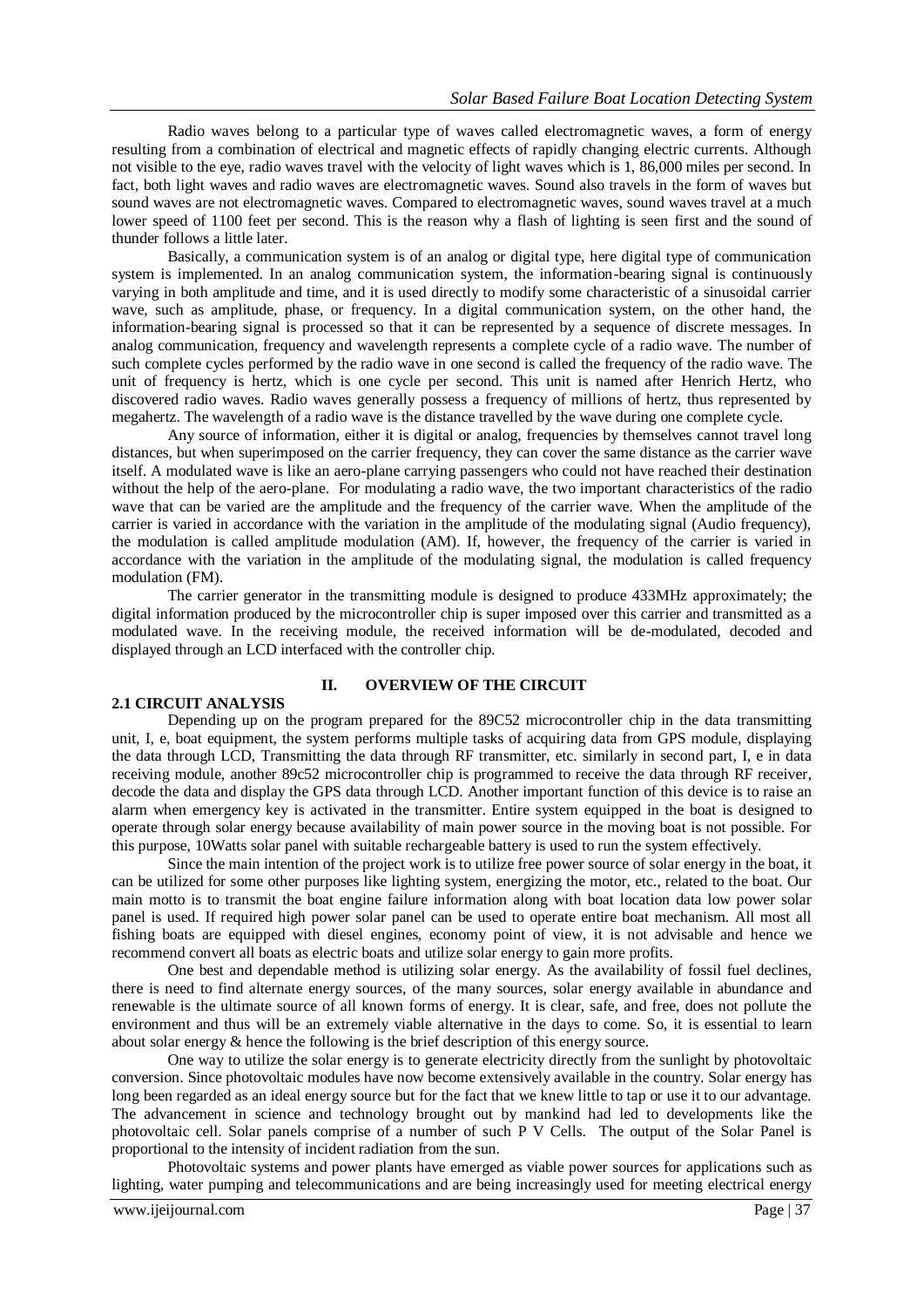needs in remote villages, hamlets, hospitals and households. PV systems, when used on a large scale, can cut down the need for extending the distribution grids in rural areas and the resultant losses in transmission. Solar Photovoltaic (SPV) water pumping systems are technically proven and have potential of replacing dieselpumping systems, commonly used in un-electrified locations for lifting water from shallow depths. The pumps can also bring the benefits of irrigation and drinking water supply in backward areas not served by the existing grid and where supplying diesel is a problem. It is clear that there is a vast potential for the use of solar photovoltaic technology in India.

The Ministry of Non-Conventional Energy Sources (MNES) is responsible for the overall planning, program formulation and overseeing the implementation of various activities relating to renewable energy technologies. Recognizing the importance of PV technology in the Indian context, the Ministry has been implementing a comprehensive program covering R&D, demonstration & utilization, commercialization, industrial development and awareness promotion for more than two decades.

During the past 25 years, significant efforts have gone into the development, evaluation and introduction of a large number of applications. Several PV systems and products are now commercially available, and are also economically viable in comparison to fossil fuel-based systems in certain situations. The country today has among the world's largest programs for deployment of decentralized PV systems. A summary of the status of PV development and use in India is given in the succeeding sections.

The relatively simple technology called photovoltaic (PV) converts sunlight directly into electricity. We can easily understand and use this astonishing process. PV already provides total electrical power for hundreds of thousands of dwellings (large and small) around the globe. You too, can get your electricity from the world's largest energy source.

Solar energy is increasingly used these days for wide variety of applications, in this regard this project work is considered, which is aimed to design a low-cost solar powered system. As this project work mainly exposes about solar energy, it is essential to learn about solar radiation & photovoltaic (PV) systems. The detailed description about PV cells & solar energy is provided in separate chapter.

Solar energy, with its virtually infinite potential and free availability, represents a non-polluting and endless or inexhaustible energy source which can be developed to meet the energy needs of mankind in a major way. The high cost, fast depleting fossil fuels and the public concern about the eco-friendly power generation of power have led to a surge of interest in the utilization of solar energy. To evaluate the energy potential at particular place, detailed information on its availability is essential. These include data on solar intensity, spectrum, incident angle and cloudiness as a function of time.

The utilization of solar energy is increasing day by day, because the cost of solar panels is reducing slowly. In 2005 the cost of solar panel was Rs: 200/- per watt, but today the same panel is available for Rs: 60/ per watt, this cost may further reduce in feature, because more manufacturers are entering in to this field. But even today, unfortunately, energy provided by solar panels is more expensive than using conventional energy sources, so it is important to increase the production & reduce the panel cost. One main drawback is efficiency; the output of the panel is very poor when compared with input, so it is important to increase the efficiency of the PV cells. There are two ways to enhance the utility, one is by developing cheaper and more efficient solar panels and the other method is by improving the efficiency of the system by optimizing the operating conditions. Another important factor is long life of the panel.

As the initial expenditure is more, a long lifetime is expected to recover the cost of the system both in financial and energy expenditure. Presently the panel manufacturers are offering 15 years life to their panels; few of them are claiming that their panels can work up to 20 years. So, validation of the panel is important by comparison of different technologies. Panels must be tested perfectly before they install, for this reason proper testing equipment & methods are essential for various reasons. One main reason is to measure the working power at different conditions. The solar panel testing should be done close to the operating conditions. The measurement system can be designed to determine the electrical parameters of a PV cell.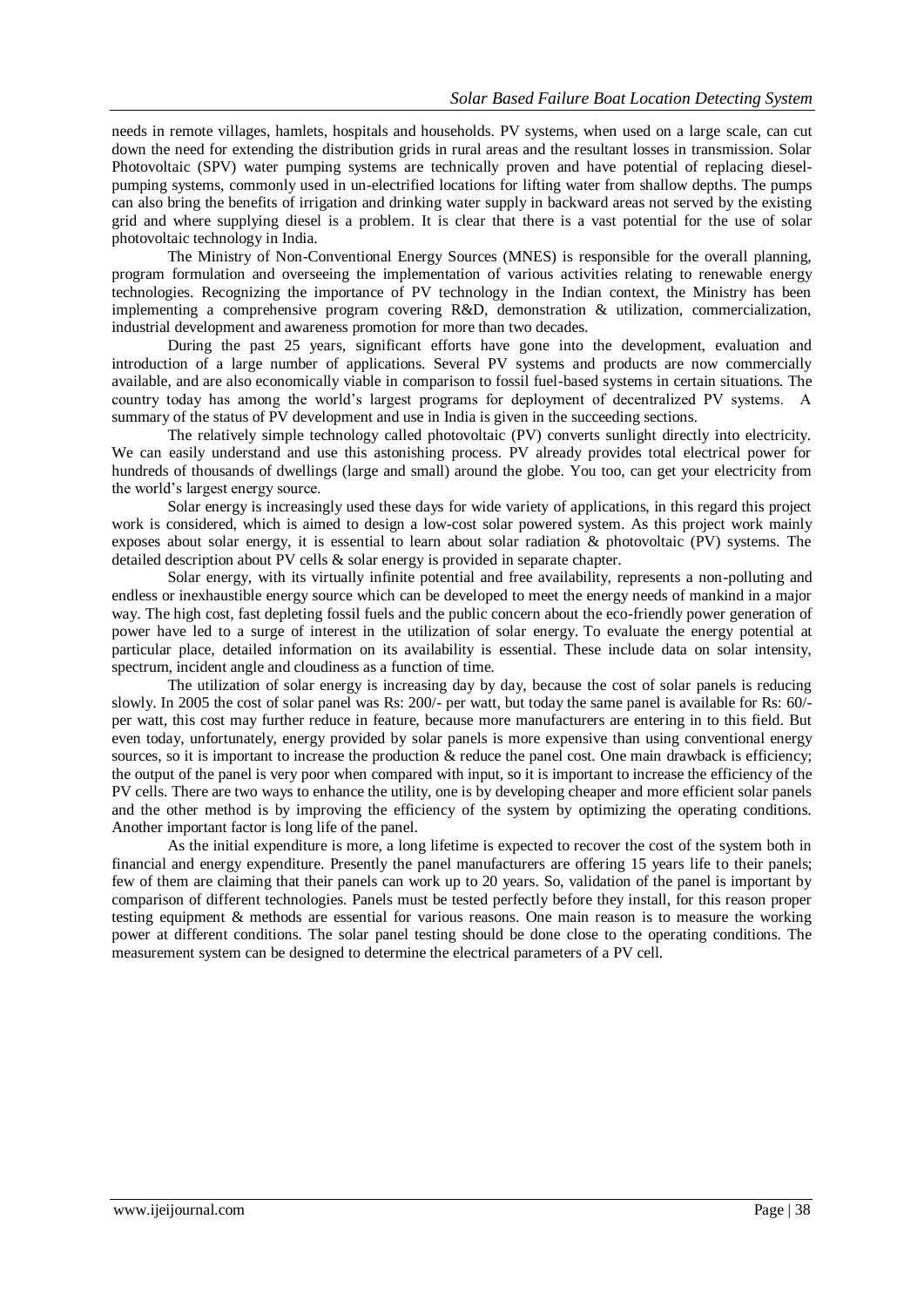# **2.2 BLOCK DIAGRAM**



Fig 1.1 Block diagram of the project





Fig 1.2 Circuit diagram on the transmitter side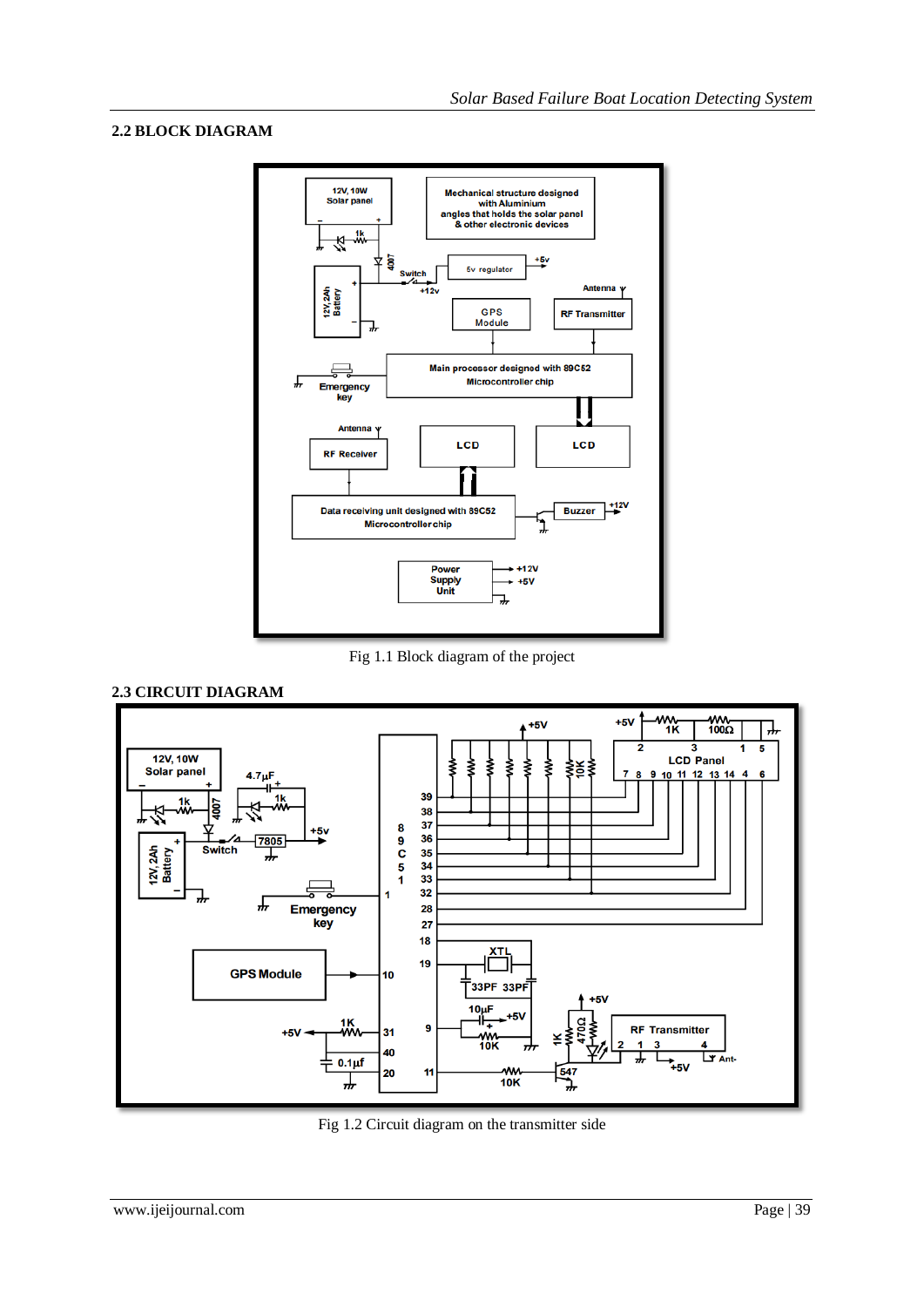

Fig 1.3 Circuit diagram on the receiver side

# **III. DISCUSSION ABOUT COMPONENTS AND A FEW CONCEPTS 3.1 Description about GPS**

The **Global Positioning System** (**GPS**) is a space-based global navigation satellite system that provides reliable location and time information in all weather and at all times and anywhere on or near the Earth when and where there is an unobstructed line of sight to four or more GPS satellites. It is maintained by the United States government and is freely accessible by anyone with a GPS receiver.GPS was created and realized by the U.S. Department of Defense (DOD) and was originally run with 24 satellites. It was established in 1973 to overcome the limitations of previous navigation systems.GPS consists of three parts: the space segment, the control segment, and the user segment. The U.S. Air Force develops, maintains, and operates the space and control segments. GPS satellites broadcast signals from space, which each GPS receiver uses to calculate its three-dimensional location (latitude, longitude, and altitude) plus the current time.

The space segment is composed of 24 to 32 satellites in medium Earth orbit and also includes the boosters required to launch them into orbit. The control segment is composed of a master control station, an alternate master control station, and a host of dedicated and shared ground antennas and monitor stations. The user segment is composed of hundreds of thousands of U.S. and allied military users of the secure GPS Precise Positioning Service, and tens of millions of civil, commercial, and scientific users of the Standard Positioning Service (see GPS navigation devices).

A GPS tracking unit is a device that uses the Global Positioning System to determine the precise location of a vehicle, person, or other asset to which it is attached and to record the position of the asset at regular intervals. The recorded location data can be stored within the tracking unit, or it may be transmitted to a central location data base, or internet-connected computer, using a cellular (GPRS), radio, or satellite modem embedded in the unit. This allows the asset's location to be displayed against a map backdrop either in real-time or when analysing the track later, using customized software.A GPS tracking system uses the GNSS (Global Navigation Satellite System) network. This network incorporates a range of satellites that use microwave signals, which are transmitted to GPS devices to give information on location, vehicle speed, time and direction. So, a GPS tracking system can potentially give both real-time and historic navigation data on any kind of journey.

A GPS tracking system can work in various ways. From a commercial perspective, GPS devices are generally used to record the position of vehicles as they make their journeys. Some systems will store the data within the GPS tracking system itself (known as passive tracking) and some send the information to a centralized database or system via a modem within the GPS system unit on a regular basis (known as active tracking).

 A PASSIVE GPS TRACKING SYSTEM will monitor location and will store its data on journeys based on certain types of events. So, for example, this kind of GPS system may log data such as turning the ignition on or off or opening and closing doors. The data stored on this kind of GPS tracking system is usually stored in internal memory or on a memory card which can then be downloaded to a computer at a later date for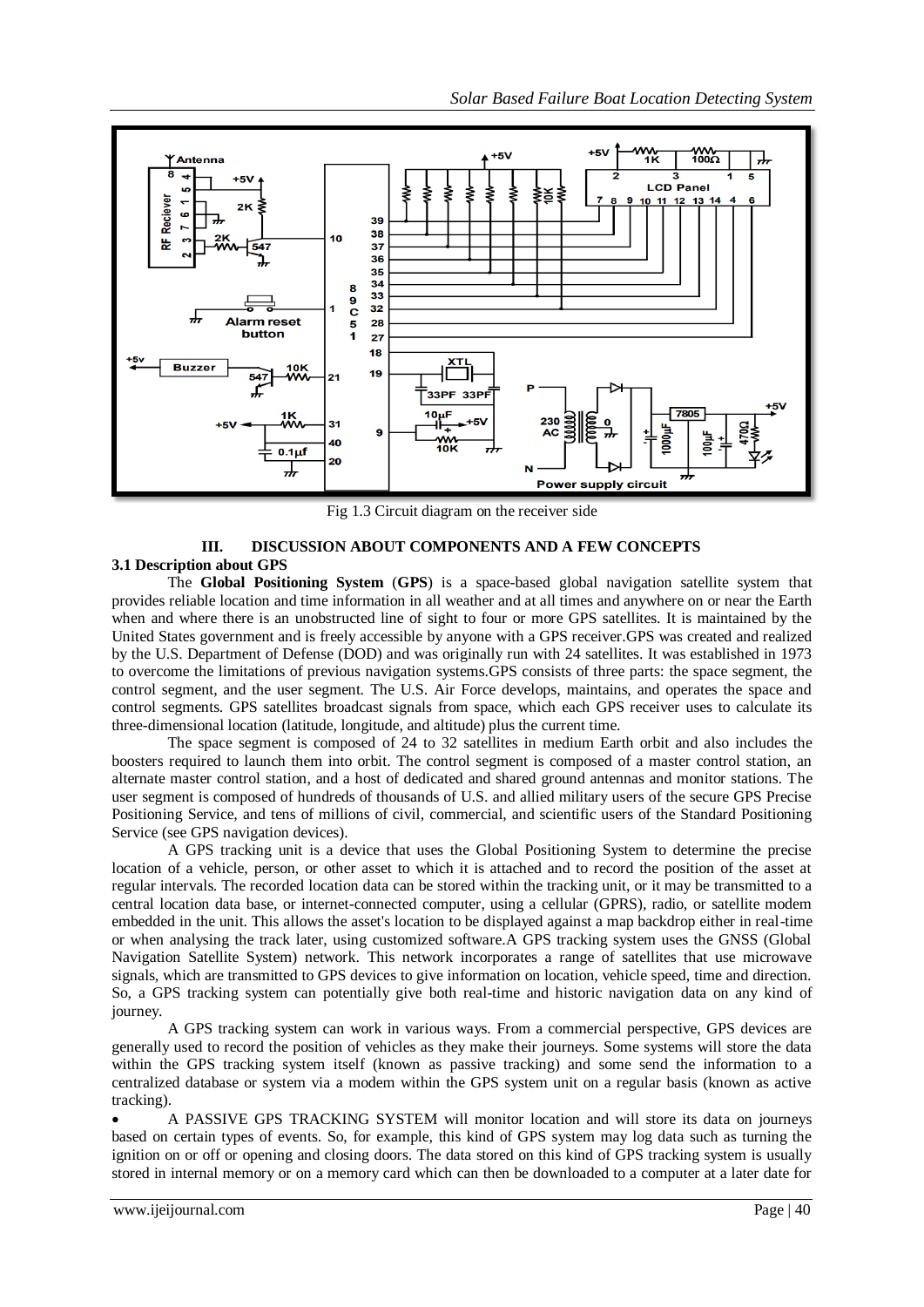analysis. In some cases the data can be sent automatically for wireless download at predetermined points/times or can be requested at specific points during the journey.

 AN ACTIVE GPS TRACKING SYSTEM is also known as a real-time system as this method automatically sends the information on the GPS system to a central computer or system in real-time as it happens. This kind of system is usually a better option for commercial purposes such as fleet tracking and individual vehicle tracking as it allows the company to know exactly where their vehicles are, whether they are on time and whether they are where they are supposed to be during a journey. This is also a useful way of monitoring the behaviour of employees as they carry out their work and of streamlining internal processes and procedures for delivery fleets.

# **3.1.1 What is GPS (Global Positioning System)**

The Global Positioning System (GPS) is actually a constellation of 27 Earth-orbiting satellites (24 in operation and three extras in case one fails). The U.S. military developed and implemented this satellite network as a military navigation system, but soon opened it up to everybody else.

Each of these 3,000- to 4,000-pound solar-powered satellites circles the globe at about 12,000 miles (19,300 km), making two complete rotations every day. The orbits are arranged so that at anytime, anywhere on Earth, there are at least four satellites "visible" in the sky.

A GPS receiver's job is to locate four or more of these satellites, figure out the distance to each, and use this information to deduce its own location. This operation is based on a simple mathematical principle called trilateration.



# **GPS consists of 24 satellites of which at least 5 can be seen from any point on the globe.**

In order to make the simple calculation of the location, then, the GPS receiver has to know two things:

- 1) The location of at least three satellites above you
- 2) The distance between you and each of those satellites

The GPS receiver figures both of these things out by analyzing high-frequency, low-power radio signals from the GPS satellites. Better units have multiple receivers, so they can pick up signals from several satellites simultaneously.

You can use maps stored in the receiver's memory, connect the receiver to a computer that can hold more detailed maps in its memory, or simply buy a detailed map of your area and find your way using the receiver's latitude and longitude readouts. Some receivers let you download detailed maps into memory or supply detailed maps with plug-in map cartridges.

A standard GPS receiver will not only place you on a map at any particular location, but will also trace your path across a map as you move. If you leave your receiver on, it can stay in constant communication with GPS satellites to see how your location is changing. With this information and its built-in clock, the receiver can give you several pieces of valuable information:

- How far you've travelled (odometer)
- How long you've been traveling
- Your current speed (speedometer)
- Your average speed
- A "bread crumb" trail showing you exactly where you have travelled on the map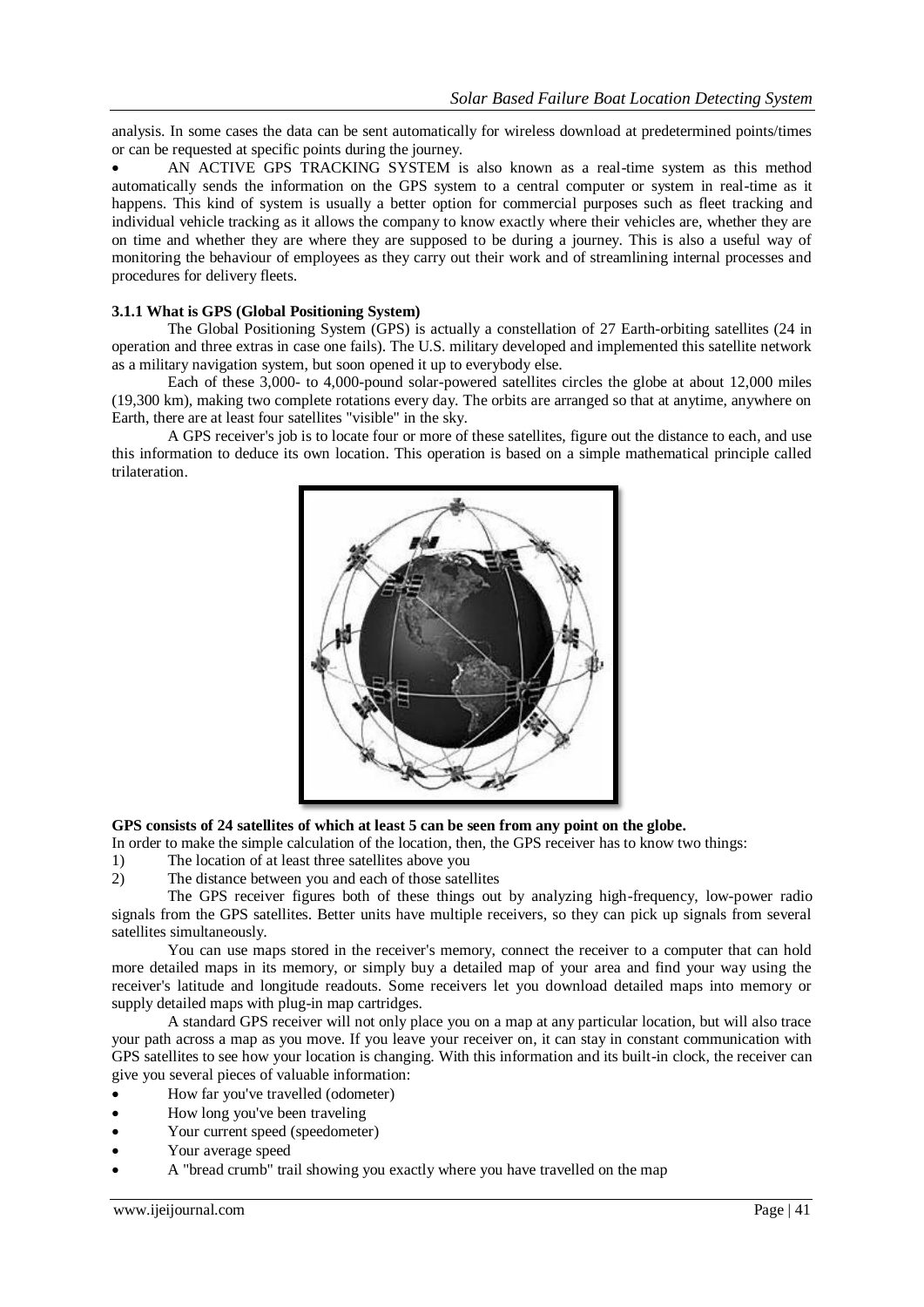The estimated time of arrival at your destination if you maintain your current speed

# **3.1.2 TYPES OF GPS TRACKING SYSTEM**

Three Types of GPS Tracking Units are there.

There are currently three categories of GPS tracking units. The categories are split into how GPS data is logged and retrieved.

# Data Loggers

Data loggers are usually the most basic type of GPS tracking; a GPS data logger simply logs the position of the object at regular intervals and retains it in an internal memory. Usually, GPS loggers have flash memory on board to record data that is logged. The flash memory can then be transferred and accessed using USB or accessed on the device itself. Usually, data loggers are devices used for sports and hobby activities. They might include devices that help log location for hikers, bikers and joggers.

# Data Pushers

Data Pushers are GPS tracking units that are mainly used for security purposes. A data pusher GPS tracking unit sends data from the device to a central database at regular intervals, updating location, direction, speed and distance.

Data pushers are common in fleet control to manage trucks and other vehicles. For instance, delivery vehicles can be located instantly and their progress can be tracked. Other uses include the ability to track valuable assets. If valuable goods are being transported or even if they reside in a specific location, they can constantly be monitored to avoid theft.

Data pushers are also common for espionage type tasks. It is extremely easy to watch the movements of an individual or valuable asset. This particular use of GPS tracking has become an important issue in the field of GPS tracking, because of its potential for abuse.

# Data Pullers

The last category of GPS tracking units is the data pusher units. These types of units push data or send data when the unit reach a specific location or at specific intervals. These GPS units are usually always on and constantly monitoring their location. Most, if not all data puller unit also allow data pushing (the ability to query a location and other data from a GPS tracking unit).

# **3.1.3 FEATURES OF THE GPS TRACKING SYSTEM**

Generally, all of the GPS Tracking System has some of the common features that are listed below: -

 GSM/Gprs Module - It is used to send the location to the user online. In some case, if the user wants the location through the internet, then this module is very useful. By the help of the GSM/GPRS module, we can send data real time. It can be seen on the internet enabled any device as a PC, mobile phone, PDA etc.

 Track Playback - Animates your driver's daily driven route so that you can follow every move. The track animation line is colour coded to indicate the speed your driver was traveling during his route.

 Idle Time Report - Gives you an accurate report detailing when your driver was stopped and has left the engine running on the vehicle. This report was designed with input from our existing customers who were concerned about high fuel bills.

 Track Detail - Provides you with a split screen view when reviewing your driver's route. Stop and transit times, as well as speed information, are displayed in the bottom pane. You can easily toggle between stops by clicking the stop number on the track detail pane.

 As the zoom increases, so does map detail. Street names are listed as well as geographic markers (schools, airports, creeks, railways, parks, etc.). At th street level, we can clearly see stops marked by a red stop sign. Clicking on these stops pops up a summary of the stop: stop number, time, location, and duration. This makes it a breeze to determine where and when your employees were at certain locations.

 Speed Bar - Your driver's route is colour coded when it is displayed on the map. The colors represent a 10 MPH or 5 MPH speed range. This allows you to see how fast your driver was driving in a specific area.

 In the figure 2, we have an example of a zoom in progress, also notice the speed bar and the colour coded route. Determining employee speeds is extremely easy to accomplish.

Mileage By State - Breaks down mileage by state boundaries to assist with DOT reporting.

Group Reporting - Allows you to set vehicles up into groups for faster and easier reporting.

 Geo Fencing – It allows us to limit some region of area and if your vehicle go beyond the boundary of that region then urgent message will be sent by the system to the manager to control the driver. So that the time and money can be saves by this system.

 Ignition ON/OFF detection – The system can save the information about the engine that it is in working condition or stop by ignition ON/OFF detection so that the manager can know for how many times the driver stopped the fleet and for how many times. So much time can be saved.

 SMS / GPRS Communication - The location about the fleet or the person can be sent by SMS or email by this facility.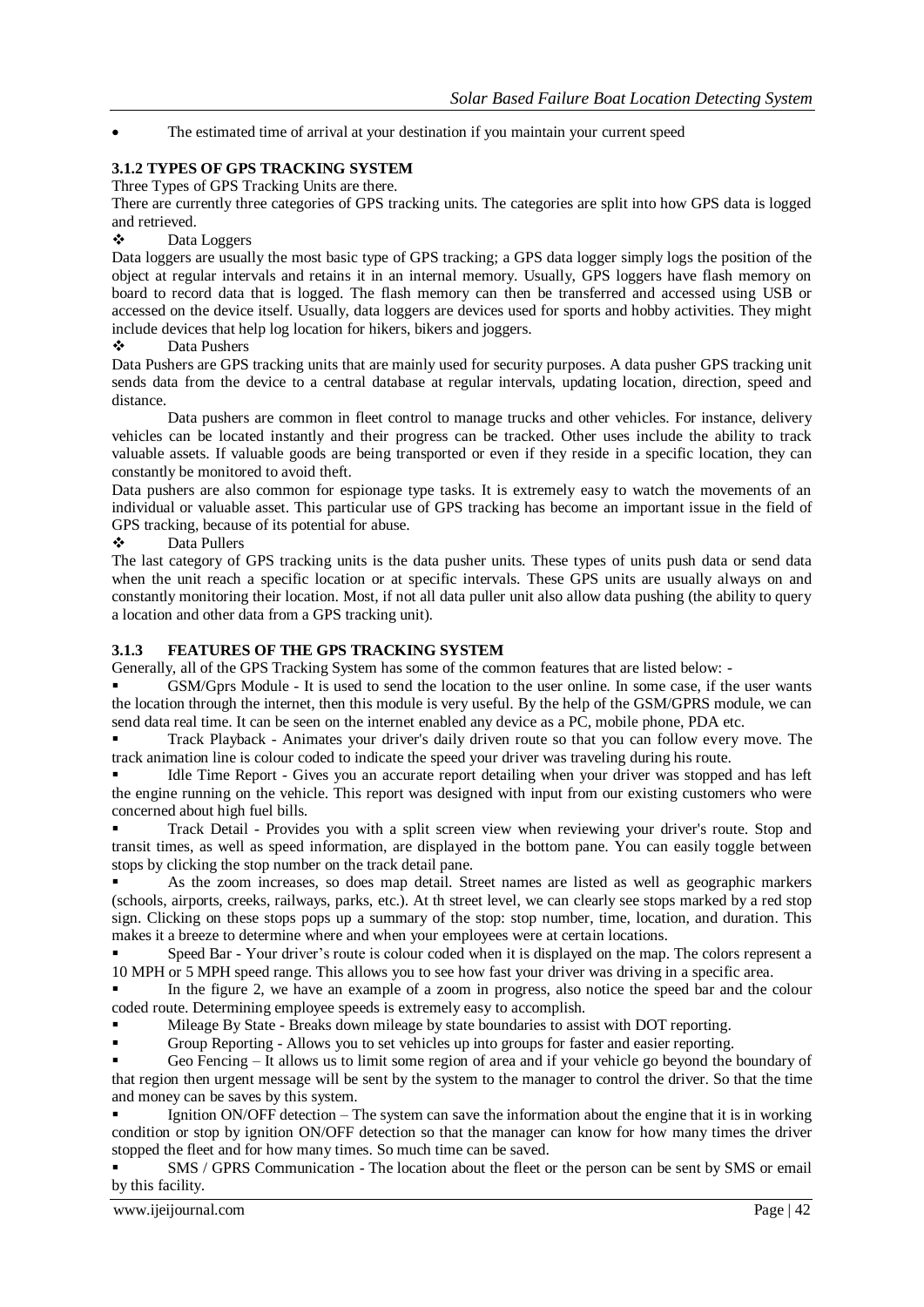On-Line and Off-Line tracking – Every user has different requirement and as per the requirement the data can be viewed real-time or it can be saved in the unit and when the vehicle reach to its manager, manager can download data and see the route of the vehicle and every other detail that can be seen by the real-time.

 Buzzer for alerting the driver – Some system uses the buzzer system to alert the driver that he is going out of the boundary or the speed is very high, or anything that is restricted. So that the driver is able to know that he is going wrong.

Monitoring digital events – If you need to know when a piece of machinery was turned on/Off or when a door was Open/Shut, this system will provide you with best options.

 Reports – start stop report, standard report, pto sensor report, aggressive driving report, excessive idling report, vehicle mileage report etc reports can be generated by the system to help understand the driver's behaviour and to improve it.

# **3.1.4 DIFFERENCE BETWEEN TRACKING AND NAVIGATION**

A GPS navigation device is any device that receives Global Positioning System (GPS) signals for the purpose of determining the present location. These devices are used in military, commercial aviation, and consumer product applications. Navigation system is said to guide the person to find his/her route. The GPS navigation device is used to know the exact location of their own that has that device and there is no need to send the information to the other computer or some other person. The device also has an extremely detailed map data and navigation software inside it allowing the user to search for a destination address and point of interest, and then get graphical map instructions supported by voice prompts.

While the GPS tracking system is used for the purpose of tracking the person or vehicle or any other asset and send this information to some authority to know about their assets. The GPS tracking system may or may not have a detailed map data and navigation software inside it allowing the user to search for a destination address and point of interest.

# **3.1.5 DIFFERENCE BETWEEN PERSONAL AND VEHICLE TRACKING SYSTEM**

Personal tracking devices are compact handy device like mobile phone with integrated GPS & GPRS technology and Vehicle Tracking devices are black box type secure devices with ability to work with sensors.

VEHICLE TRACKING SYSTEM is aimed for man who owns a four-wheeler and will gain the benefits of real-time location and speed along with the land mark. He can check the details any time through Internet or mobile SMS. He can put a Geo Fence to the vehicle, with which he can put fencing of 200 mts, 500 meters, 1 km etc. The moment the vehicle goes out of this geo fence area he will get an alert on his mobile phone which will help him to understand whether his vehicle is towed away from his residence and if it has been stolen. He can immobilise/stop the vehicle by sending SMS and the ignition, fuel and power will be immediately off. After immobilisation his vehicle will not move a single inch. He can inform police and recover his vehicle. He can also take the Over speed alert by putting a cap on the speed as 60 km per hour, the moment driver over speeds he will get a alert in form of SMS. This will be useful for large fleet owners to cut their cost by tracking the movement of the drivers. In case a driver is in a problem, he can press the panic button which will send the alert to the owner that the driver is in a problem/emergency. It will be useful for banks which carry large amount of cash.

PERSONAL TRACKING SYSTEM: Parents can put the device in the school bag of the kids and can know where the kid is at any point of time. Kids can press a panic button of the device in case of any problems and phone call will be connected to the parent's mobile and keep on dialling till he picks up the phone. It's useful for corporates for tracking their sales staff. It's useful for military persons as the commander will know the location of his personnel any time when he is at battle field or patrolling, it is also useful for police force to track their staff and officers anytime they want. Application includes: Valuable property, medical facility, electric facility, Petro facility, Special professional personnel, such as policemen, soldiers, prison administrators, security guard, etc. and disadvantaged groups, such as elders, kids, patients, etc., also for outdoor-sports groups, such as go-abroad, traveling and exploring, etc.

# **3.1.6 APPLICATION OF THE GPS TRACKING SYSTEM**

 Fleet control. For example, a delivery or taxi company may put such a tracker in every of its vehicles, thus allowing the staff to know if a vehicle is on time or late, or is doing its assigned route. The same applies for armoured trucks transporting valuable goods, as it allows to pinpoint the exact site of a possible robbery.

 Stolen vehicle searching. Owners of expensive cars can put a tracker in it, and "activate" them in case of theft. "Activate" means that a command is issued to the tracker, via SMS or otherwise, and it will start acting as a fleet control device, allowing the user to know where the thieves are.

Animal control. When put on a wildlife animal (e.g., in a collar), it allows scientists to study its activities and migration patterns. Vaginal implant transmitters are used to mark the location where pregnant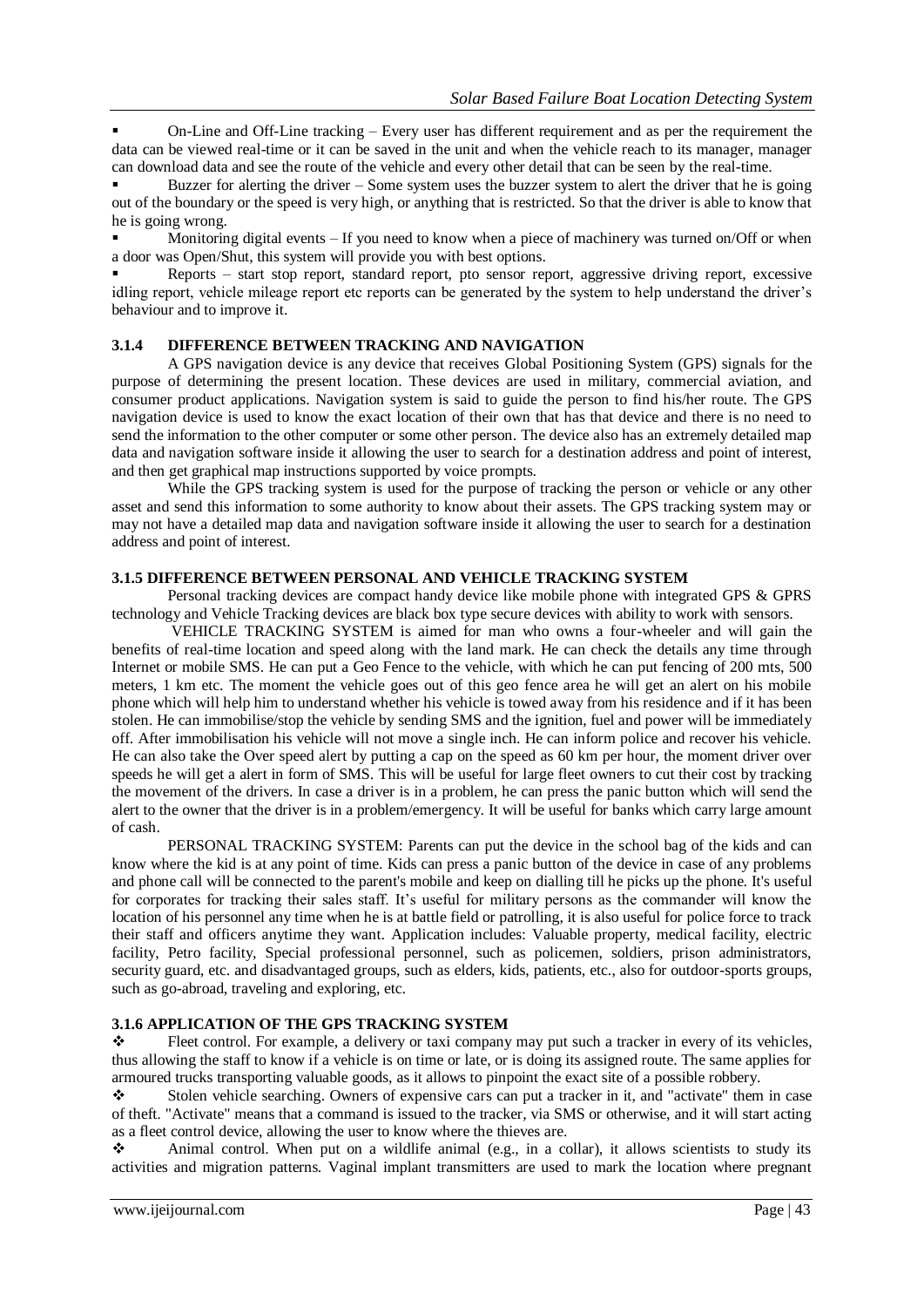females give birth.[1] Animal tracking collars may also be put on domestic animals, to locate them in case they get lost.

\* Race control. In some sports, such as gliding, participants are required to have a tracker with them. This allows, among other applications, for race officials to know if the participants are cheating, taking unexpected shortcuts or how far apart they are. This use has been featured in the movie "Rat Race", where some millionaires see the position of the racers in a wall map.

 Espionage/surveillance. When put on a person, or on his personal vehicle, it allows the person monitoring the tracking to know his/her habits. This application is used by private investigators, and also by some parents to track their children.

 Internet Fun. Some Web 2.0 pioneers have created their own personal web pages that show their position constantly, and in real-time, on a map within their website. These usually use data push from a GPS enabled cell phone.

 Sport. Sport enthusiast carry it while practising an outdoors sport, e.g. jogging or backpacking. When they return home, they download the data to a computer, to calculate the length and duration of the trip, or to over impose their paths over a map with the aid of GIS software.

#### **Case study: -**

 108 emergency ambulance service: - In India, many of the states have launched the Emergency Management and Research Institute's (EMRI) 108 emergency ambulance service in the state. Gujarat, Tamil Nādu, Goa, Karnataka, Andhra Pradesh, Uttarakhand, Chennai, Rajasthan and Assam are some of them states which provide the 108 Emergency service. The ambulances would also be equipped with GIS and GPS systems, which would help locate the geographical position of emergency scene and help the nearest ambulance reach the site in the shortest possible time.

The case before the GPS system was not equipped with the ambulances was very different. The manager of the ambulances could not decide which of ambulances to send at the accident site. It might be possible that the manager can order the ambulance to reach at the accident site which is not very near to the site. And there might be a free ambulance near to the accident site. So, the manager's decision was wrong. And it is not tolerable. So, they have decided to equip GPS receiver with the ambulances so that the manager can get the location of every ambulance and decide which is nearer to the site. So, this is the most advantageous and can save life of thousands

 911 service through IP or VOIP: - There are many systems for providing 911 services to cellular phones. But these systems are not designed to work in Internet Protocol ("IP") or voice over IP ("VoIP") systems. These systems do not have any way to match a location or address to an IP address because an IP address does not have a physical address or telephone number associated with it. Accordingly, there is a need for an IP based 911.

The present invention provides software applications that communicate with Global Positioning Systems ("GPS") hardware embedded in Internet Protocol ("IP") enabled equipment such that when the equipment is used to access emergency services by entering 911 or pressing an emergency activation button, the software provides the means to determine the location of the calling equipment to the respective emergency service centre appropriate to the location of the emergency. More specifically, the software monitors the voice over IP ("VoIP") software installed on the IP enabled equipment. When 911 is entered, the software acquires the vertical and horizontal coordinates ("V&H") from the GPS hardware, overrides the installed VoIP software to send a Session Initiation Protocol ("SIP") request to an address server which is also monitoring the Internet for these specific sessions. The address server accepts the SIP from the originating hardware, receives the V&H and accesses a database that cross references emergency services direct dial numbers with the V&H. The address server passes the voice call and the available direct dial numbers to a call centre that handles emergency voice interface with the person who entered 911 at the originating equipment. The call centre operator chooses which emergency service to dial after speaking with the person who has the emergency, or defaults to the fire rescue number.

The present invention is applicable to both wireline and IP telephony systems, such as laptop computers, PDAs, etc. The present invention does not rely on a set IP address, so that it will work on virtual networks and with transactional IP addresses. GPS coordinates are cross referenced to the closest physical emergency services. For example, the system may provide four or more numbers to the operator (police, fire, poison control, emergency medical services, rescue, etc.). The operator selects the appropriate number and routes the call via the Public Switched Telephone Network ("PSTN") or directly to the IP address. Note that this invention does not require fixed equipment and is primarily designed for stationary or portable voice or IP enabled devices rather than mobile phones. The present invention completes the IP telephony service.

The present invention provides a method for initiating an emergency IP request using an IP enabled device having GPS capability. The method includes monitoring the IP enabled device for one or more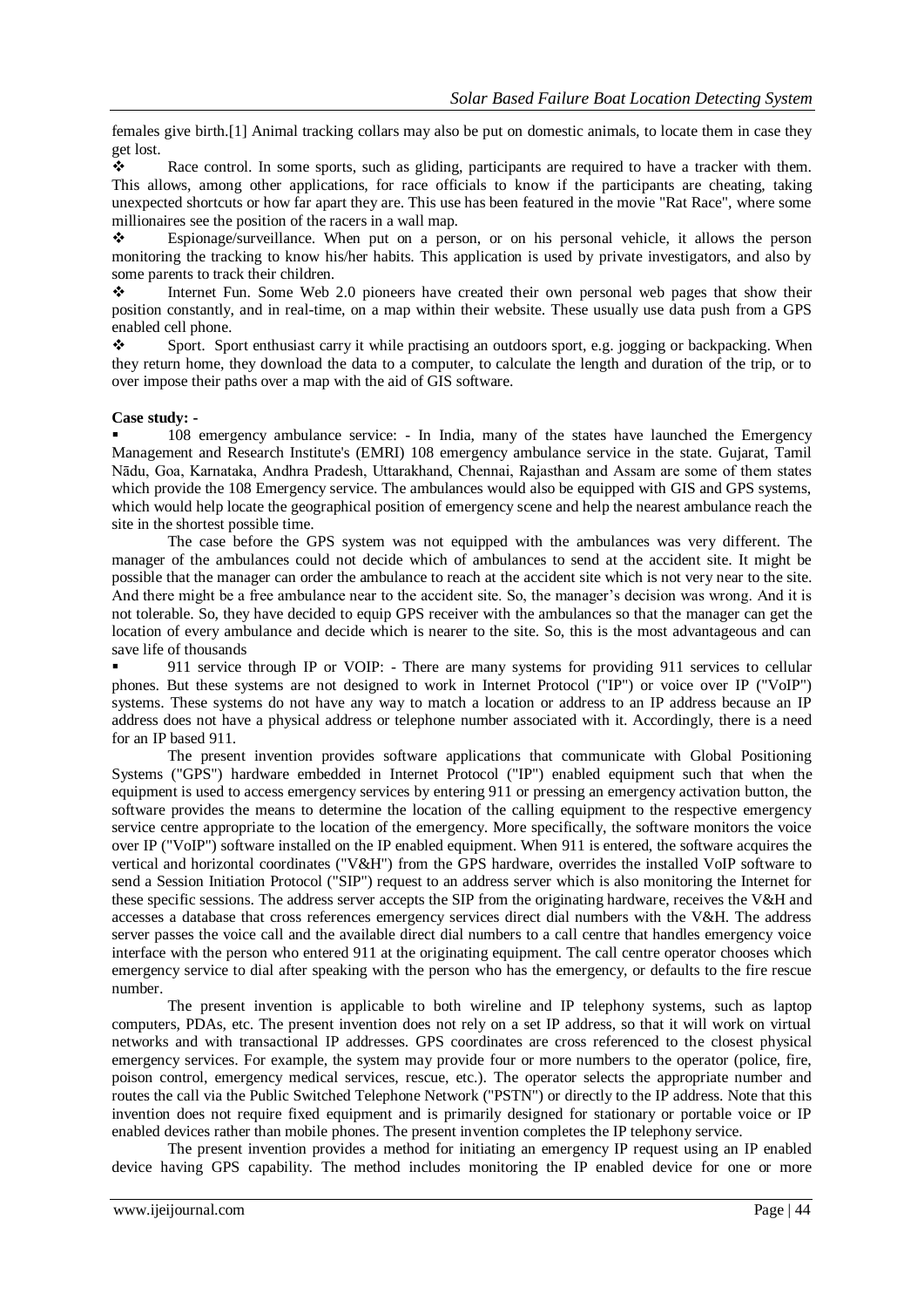emergency criteria, and obtaining global positioning data using the GPS capability and sending the emergency IP request whenever the one or more emergency criteria are satisfied.

 GPS at Disneyland: - The Rino GPS units have all the features of a high-end FRS / GMRS radio so you can talk to each other walkie-talkie style. At first, we were worried that with hundreds of people in the park, we would have a hard time finding a free channel. However, the Rino GPS units have 22 channels and 38 squelch codes for a whopping 836 different combinations. We picked a one combination and only once heard another person on our radio during the entire five days we were in the parks. The Rino GPS units are also waterproof, which is a feature that I have yet to see on another FRS radio. You will appreciate not worrying about water when you are on a wet ride like Grizzly River Rapids, or when it starts to rain. They also have a backlight for using at night.

Of course, the Rinos also have a built in GPS receiver that can accept downloaded maps. With the Stone Maps "Park Hopper" Disneyland and California Adventure GPS map, we could see exactly where we were as we walked around the parks. The screen is in full colour, the resolution is very high, and the images are crisp.

The most amazing feature of the Rino GPS units is the ability to not only see where you are, but also the location of others in your party. Garmin calls this "location polling" and here is how it works. You first set all the radios to the same channel and squelch code at the beginning of the day. Next, you broadcast on Radio 1 by pushing the talk button. All the other radios see that a Rino is broadcasting and each of the other radios ask if you want to add Radio 1 to your list of contacts. You do the same on Radio 2 and so on. Once all the radios are in each list of contacts, then any of the radios can "ping" any other radio and ask it where it is by pushing the page button. You can even give each radio a name and a unique icon. When you look at your map, you can see the name and icon displaying the last known location of that particular radio.

# **3.2 Description about solar panel**

Solar photovoltaic systems use solar energy to produce electricity. The term **photovoltaic** is composed of "photo", the Greek root for "light", and "volt", a common measurement of electricity named after Alessandro Volta, a scientist renowned for his research on electricity. Together, these terms literally mean "light electricity". Photovoltaic technology can be referred to in short as **photovoltaics** or **PV**. Photovoltaic technology relies on the electrical properties of certain materials known as **semiconductors**. When hit by sunlight, a semiconductor material responds by creating an electrical charge which can then be transferred to anything that uses electricity. These semiconductors are produced in the form of **cells**, which can then be assembled in groups in a **panel**. There are many different types of panels available, and each has its particular advantages. Individual panels are often used to charge batteries that power small or remote electric equipment. Depending on the amount of electricity needed, these panels can then be connected in an **array** to provide larger amounts of electricity to a building or other large user of electricity.

Photovoltaic cells and panels can be manufactured and installed at almost any scale, and as a result are used to power a broad variety of applications. At its smallest, photovoltaic technology powers calculators, laptop computers and other appliances that run on batteries. At its largest, it powers homes, offices and other buildings that use large amounts of electricity, and can be connected to utilities to increase the diversity of our collective electricity supply.

In connecting a photovoltaic system to an end use, several additional structures and technologies are needed. While photovoltaics can be mounted on roofs, it is important to consider the angle at which they face the sun. To transfer electricity to its end use, photovoltaics are connected through intermediary technologies that condition and modify the electricity they produce. These considerations are known as **balance of system** components, as they maximize the system's efficiency and allow higher amounts of electricity to reach its end use.

There are many benefits to using photovoltaics as an electricity source, most notably their environmental benefits. As one of the cleanest electricity-generating technologies available, photovoltaics holds much promise for reducing environmental impacts from energy production. At the same time, several barriers exist for widespread use of this technology, the largest of which is its current cost. In spite of its barriers, photovoltaics is becoming more widely used each year, and many examples exist throughout the world. To find out much more about solar photovoltaics, go through the following sections of this introduction:

# **The Sun**

The sun is a blazing globe of hot gases fueled by nuclear fusion - where small atoms are squeezed together at great pressure to make heavier atoms with the release of massive amounts of energy. The energy from the sun is radiated out in all directions as light. Much of the energy striking the earth is reflected back into space by the atmosphere.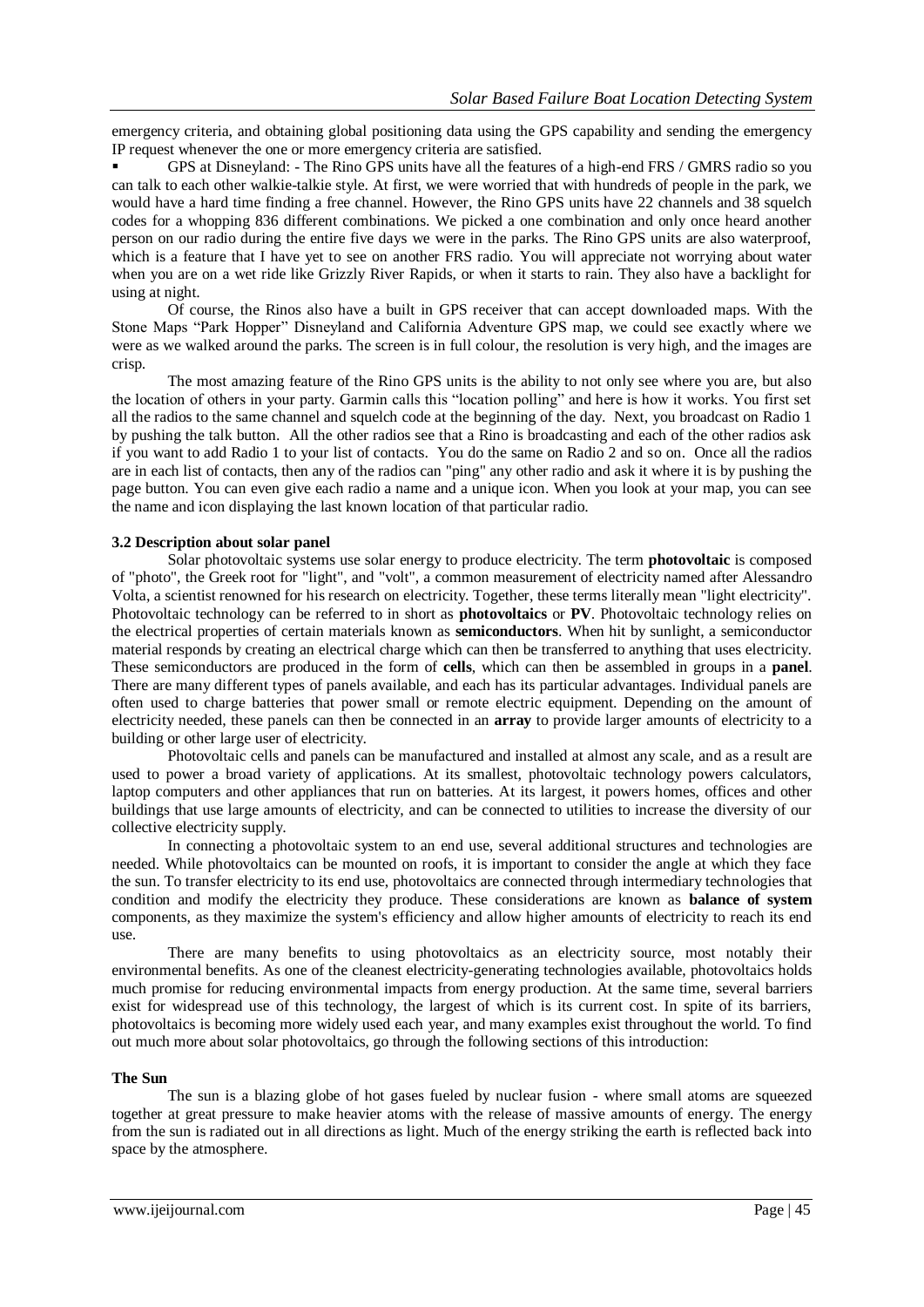#### **Photovoltaic Cells**

Photovoltaic cells, which convert light directly into electricity, have become commonplace on devices such as calculators and watches. There are a number of technologies in development with the aim of making PV more economic for electrical power generation. All use semiconductor materials like those used in silicon chips.

The heart of a PV cell is the interface between two different types of semiconductors. When a light photon hits a silicon atom in this region, it throws out an electron. The electron can travel through the n-type semiconductor to metal contacts on the surface. The hole left by the absence of the electron travels in the opposite direction. Once at the metal contact the electron flows through an electrical circuit back to meet up with a hole at the other contact.

As it flows through the external circuit, the electron does useful work, like charging a battery, or operating an electrical appliance. Photovoltaic systems have been reducing in cost, and increasing in efficiency in recent years. The most efficient commercially available systems can convert up to 16% of the light energy that strikes them into electrical energy.

Solar energy is harnessed using photovoltaic cells. Groups of photovoltaic cells are known as solar modules. There are a range of products using single crystal solar cells producing 30 to 165 watts of power. The modules can be adapted to off-grid or on-grid power generation needs. The modules offer a 20- to 25-year warranty. The modules based on crystalline silicon are one of the most efficient available on a commercial basis. The modules are formed by a series of cells wired together and are available in complete packages for residential, commercial, and industrial purposes. Solar energy panels can use the sun's energy to heat water for sanitary use at home or for pools and hot tubs. PV panels, on the other hand, convert light into electricity. Most commonly, these panels are placed on the roof. The power generated by PV panels is transmitted to a battery for storage. Household power needs are drawn from this storage.

The solar cell used on most satellites and space travel vehicles is based on the same chemical and physical principles as a hand-held radio or calculator. A device called a transistor operates very similarly to a solar cell. How does the piece of silicon convert the sun's rays into electricity? Physics answers this question and explains the actions of the electrons [Solar Physics](http://library.thinkquest.org/17658/sol/solphysicsht.html) page should be visited for concentrated related physics information.

In order to assess the strengths and weaknesses of an alternative energy form, the history including its invention and implementation must be examined. No one in modern civilization has been credited with a patent or copyright for using the sun as a source of heat. A patent for this technology would be useless because it is freely available all over the galaxy. What events in recent years changed the way solar power is used? Due floating debris in space, the solar cells of the Hubble Telescope were bent and had to be fixed. Solar power works well in places of abundant sunlight, but areas of low solar activity can also benefit from utilizing the power of the sun. In order to evaluate the affordability and ease of use of solar power, geography must be considered. Geography covers weather, altitude and location on the earth.

Photovoltaic cells work by transforming the photon energy in solar radiation directly into electrical energy without an intermediate mechanical or thermal process. A photovoltaic cell consists of layers of semiconductor materials in contact with each other and fitted with metallic contacts to transfer the released electrons to the external load. Most commercial photovoltaic cells now available are manufactured from crystalline silicon, which is doped to provide the required semiconductor qualities. This is then fitted with the metallic contacts and encapsulated for protection. PV cells operate on the principle that electricity will flow between two different semiconductors when they are put in contact with each other and exposed to light. By linking a number of these cells together a flow of electricity can be achieved.

Since 1988 world-wide production of photovoltaic modules has increased at a rate of up to 40% per year. Today, it is used for a wide range of applications, including stand-alone systems, grid-linked systems and building integrated systems. Major national and international investments in research, development, demonstration and dissemination have resulted in important technical improvements and a drop in the price of PV cells by a factor of more than 20 over the last two decades. This has opened up opportunities for costeffective uses and both commercial and donor-supported applications are resulting in continued major growth in the global markets.

It is used for a variety of off-grid applications in developing countries where PV technology is considered as a promising alternative to the slow arrival of grid electricity, particularly as its cost is expected to decrease. Its reliability, very low operational and maintenance costs, and its modularity which provides for easy expansion, make it very advantageous in many rural settings.

Overview of the technology

Sunlight is composed of photons containing energy which correspond to the different wavelengths of the solar spectrum. When photons strike a PV cell, their energy is transferred to an electron in the semiconductor material of the cell. With this extra energy, the electron is then able to escape from its normal position in the atom creating a "hole", which will become part of a current in an electrical circuit.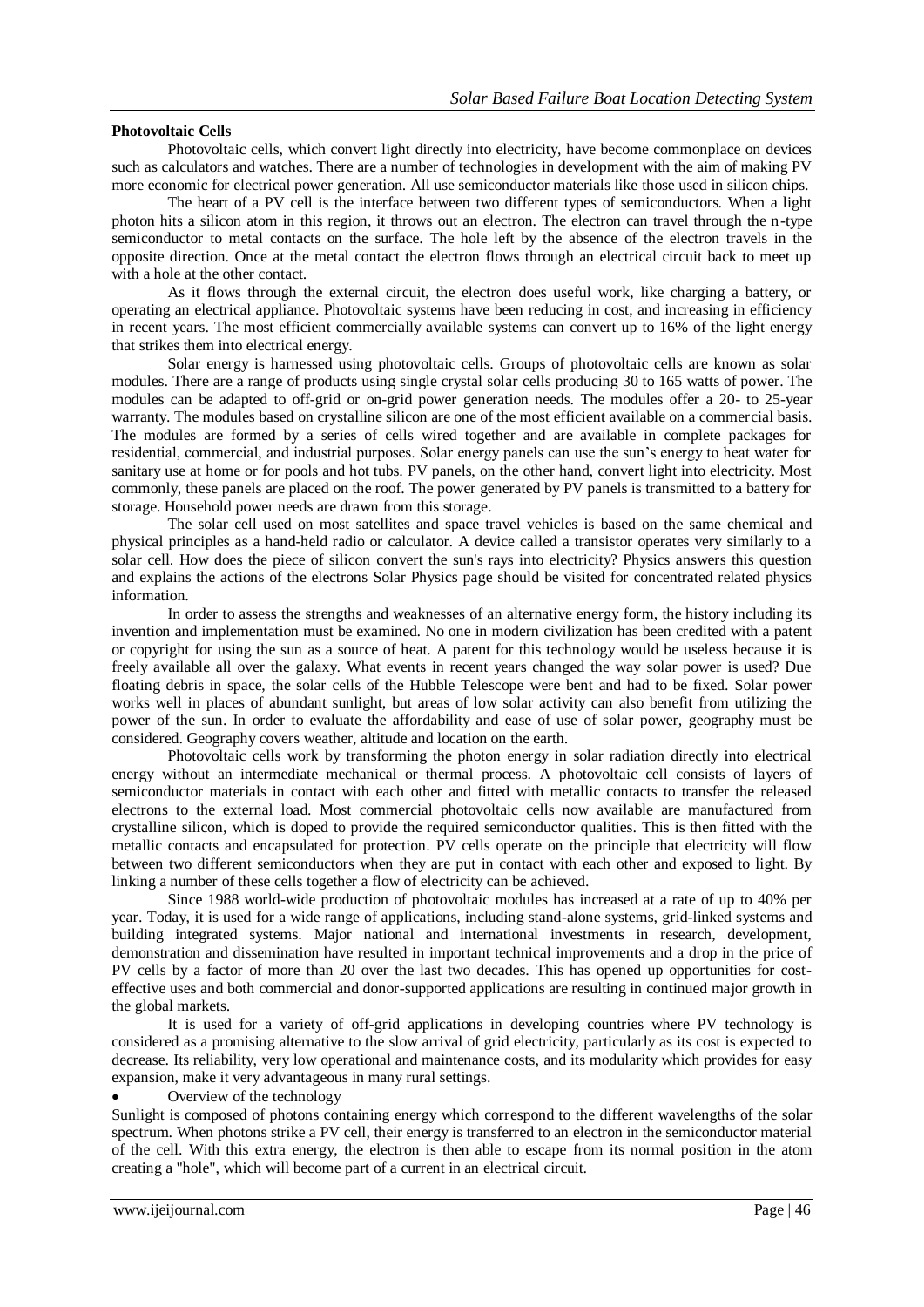A diode is formed when two layers of semiconductor materials are doped so that one will conduct negative carriers and the other positive carriers. When photons fall on these layers, they transfer energy and momentum to charge carriers, which increase their potential energy by an amount depending on the diode's material properties. Because of their electrical properties, PV modules produce direct current (DC) rather than alternating current (AC). In the simplest PV systems, DC current is used immediately in applications but where AC is required; an inverter is added to the system to convert DC into AC.

The efficiency of the photovoltaic conversion process would be about 85% if each photon could transfer all its energy into that of charge carriers. However, this is normally not the case as any transfer of energy from photon to charge carrier can only be of the amount given by the band-gap of the semiconductor material. Photons with energies below the energy band-gap of the material are lost from the photovoltaic effect and converted into heat. In addition, photons with energies above the band-gap transfer no more than the bandgap energy, and any excess energy is lost. In today's cells, both of these effects individually limit the theoretical efficiency to 50%. Currently, practical maximum efficiencies are in the range of 15-20%. Ideally, PV cells would consist of material layers with different band-gaps, for each photon to be absorbed exactly where its energy matches the band-gap energy.

The output from a PV module depends on the amount of incident light and other factors such as temperature and the cleanliness of the cell surface. Modules are rated in terms of their peak output (Peak Watts, or Wp), which is the maximum power that they will produce given calibrated solar input and operating conditions. However, PV cells can produce useful quantities of power in less-than-ideal solar conditions.

# **3.3 DESCRIPTION ABOUT 89C51 MICROCONTROLLER CHIP**

The situation we find ourselves today in the field of microcontrollers had its beginnings in the development of technology of integrated circuits. This development has enabled us to store hundreds of thousands of transistors into one chip. That was a precondition for the manufacture of microprocessors. The first computers were made by adding external peripherals such as memory, input/output lines, timers and others to it. Further increasing of package density resulted in creating an integrated circuit, which contained both processor and peripherals. That is how the first chip containing a microcomputer later known as a microcontroller has developed.

In the year 1969, a team of Japanese engineers from BUSICOM came to the USA with a request that a few integrated circuits for calculators were to be designed according to their projects. The request was sent to INTEL and Marciano Hoff was in charge of the project there. Having experience working with a computer, the PDP8, he came up with an idea to suggest fundamentally different solutions instead of the suggested design. This solution presumed that the operation of integrated circuit was to be determined by the program stored in the circuit itself. It meant that configuration would be simpler, but it would require far more memory than the project proposed by Japanese engineers. After a while, even though the Japanese engineers were trying to find an easier solution, Marciano's idea won and the first microprocessor was born. A major help with turning an idea into a ready-to-use product was Federico Fagin. Nine months after hiring him, Intel succeeded in developing such a product from its original concept. In 1971 Intel obtained the right to sell this integrated circuit. Before that Intel bought the license from BUSICOM, which had no idea what a treasure, it had. During that year, a microprocessor called the 4004 appeared on the market. That was the first 4-bit microprocessor with the speed of 6000 operations per second. Not long after that, an American company CTC requested from Intel and Texas Instruments to manufacture an 8-bit microprocessor to be applied in terminals. Even though CTC gave up this project, Intel and Texas Instruments kept working on the microprocessor and in April 1972 the first 8-bit microprocessor called the 8008 appeared on the market. It was able to address 16Kb of memory, had 45 instructions and the speed of 300 000 operations per second. That microprocessor was the predecessor of all today's microprocessors. Intel kept on developing it and in April 1974 it launched an 8-bit processor called the 8080. It was able to address 64Kb of memory, had 75 instructions and initial price was \$360.

Another American company called Motorola quickly realized what was going on, so they launched 8 bit microprocessor 6800. Their chief constructor was Chuck Peddle. Apart from the processor itself, Motorola was the first company that also manufactured other peripherals such as the 6820 and 6850. At that time many companies recognized the greater importance of microprocessors and began their own development. Chuck Peddle left Motorola to join MOS Technology and kept working intensively on developing microprocessors.

At the WESCON exhibition in the USA in 1975, a crucial event in the history of the microprocessors took place. MOS Technology announced that it was selling processors 6501 and 6502 at \$25 each, that interested customers could purchase immediately. It was such a sensation that many thought it was a kind of fraud, considering that competing companies were selling the 8080 and 6800 at \$179 each. On the first day of the exhibit, in response to the competitor, both Motorola and Intel cut the prices of their microprocessors to \$69.95. Motorola accused MOS Technology and Chuck Peddle of plagiarizing the protected 6800. Because of that, MOS Technology gave up further manufacture of the 6501, but kept manufacturing the 6502. It was the 8 bit microprocessor with 56 instructions and ability to directly address 64Kb of memory. Due to low price, 6502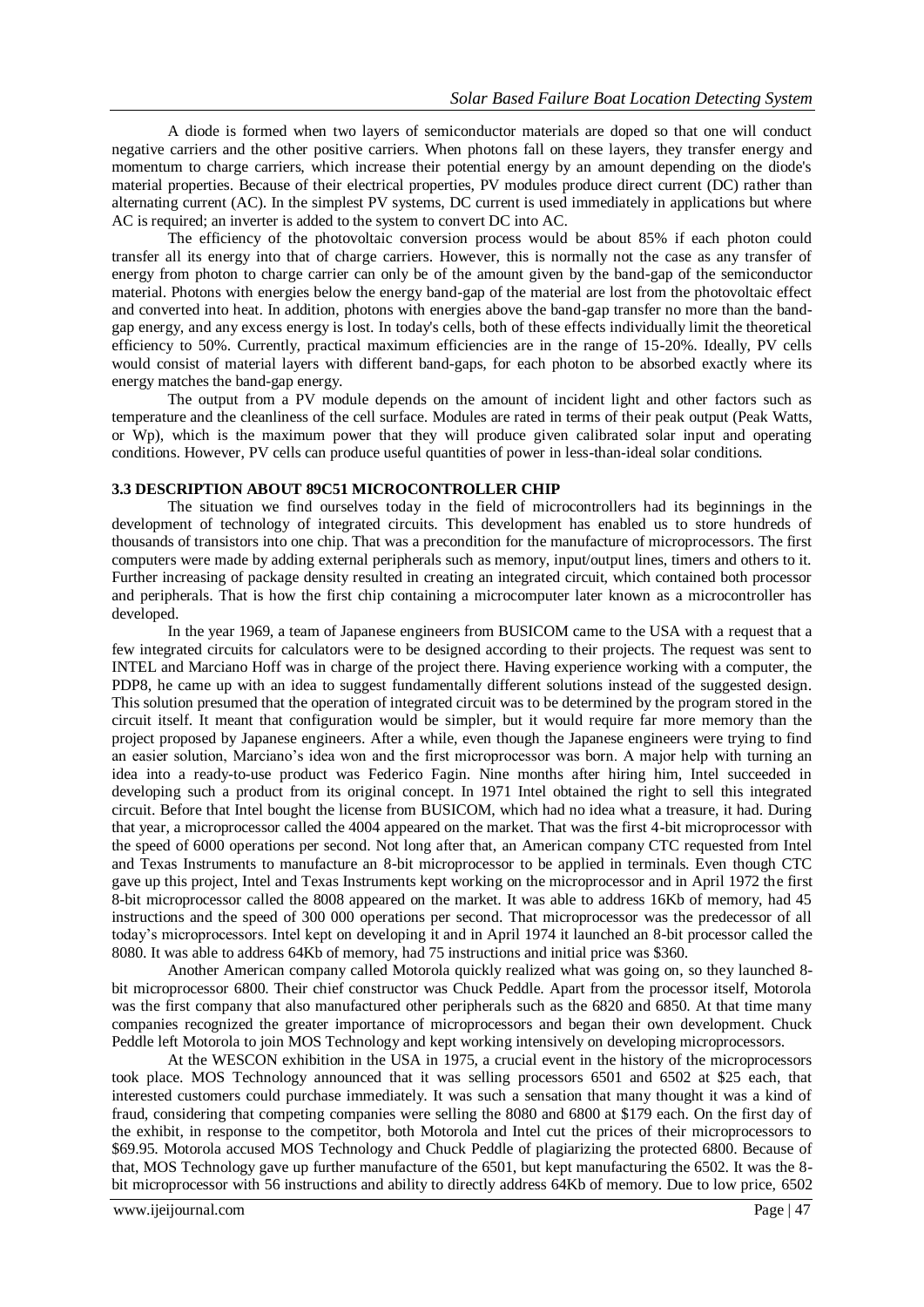became very popular so it was installed into computers such as KIM-1, Apple I, Apple II, Atari, Commodore, Acorn, Oric, Galeb, Orao, Ultra and many others. Soon several companies began manufacturing the 6502 (Rockwell, Sznertek, GTE, NCR, Ricoh, Commodore took over MOS Technology). In the year of its prosperity 1982, this processor was being sold at a rate of 15 million processors per year!

Other companies did not want to give up either. Frederico Faggin left Intel and started his own company Zilog Inc. In 1976 Zilog announced the Z80. When designing this microprocessor Faggin made a crucial decision. The 8080 had already been developed and he realized that many would remain loyal to that processor because of the great expenditures which rewriting of all the programs would result in. Accordingly, he decided that a new processor had to be compatible with the 8080, i.e., it had to be able to perform all the programs written for the 8080. Apart from that, many other features have been added so that the Z80 was the most powerful microprocessor at that time. It was able to directly address 64Kb of memory, had 176 instructions, a large number of registers, a built-in option for refreshing dynamic RAM memory, a single power supply, greater operating speed etc. The Z80 was a great success and everybody replaced the 8080 by the Z80. Certainly, the Z80 was commercially the most successful 8-bit microprocessor at that time. Besides Zilog, other new manufacturers such as Mostek, NEC, SHARP and SGS appeared soon. The Z80 was the heart of many computers such as: Spectrum, Partner, TRS703, Z-3 and Galaxy.

In 1976 Intel came up with an upgraded version of the 8-bit microprocessor called the 8085. However, the Z80 was so much better that Intel lost the battle. Even though a few more microprocessors appeared later on the market (6809, 2650, SC/MP etc.), the die had already been cast. There were no such great improvements which could make manufacturers to change their mind, so the 6502 and Z80 along with the 6800 remained chief representatives of the 8-bit microprocessors of that time.

#### **3.3.1 MICROCONTROLLER VERSUS MICROPROCESSOR**

A microcontroller differs from a microprocessor in many ways. The first and most important difference is its functionality. In order that the microprocessor may be used, other components such as memory must be added to it. Even though the microprocessors are considered to be powerful computing machines, their weak point is that they are not adjusted to communicating to peripheral equipment.

Simply, In order to communicate with peripheral environment, the microprocessor must use specialized circuits added as external chips. In short microprocessors are the pure heart of the computers. This is how it was in the beginning and remains the same today. On the other hand, the microcontroller is designed to be all of that in one. No other specialized external components are needed for its application because all necessary circuits which otherwise belong to peripherals are already built into it. It saves the time and space needed to design a device.

A Micro controller consists of a powerful CPU tightly coupled with memory, various I/O interfaces such as serial port, parallel port timer or counter, interrupt controller, data acquisition interfaces-Analog to Digital converter, Digital to Analog converter, integrated on to a single silicon chip. If a system is developed with a microprocessor, the designer has to go for external memory such as RAM, ROM, EPROM and peripherals. But controller is provided all these facilities on a single chip. Development of a Micro controller reduces PCB size and cost of design.

One of the major differences between a Microprocessor and a Micro controller is that a controller often deals with bits not bytes as in the real-world application. Intel has introduced a family of Micro controllers called the MCS-51.

# **3.3.2 THE MAJOR FEATURES:**

- Compatible with MCS-51 products
- 4k Bytes of in-system Reprogrammable flash memory
- Fully static operation: 0HZ to 24MHZ
- Three level programmable clock
- 128 \* 8 –bit timer/counters
- Six interrupt sources
- Programmable serial channel
- Low power idle power-down modes

#### **3.3.3 Why AT 89C51?**

The system requirements and control specifications clearly rule out the use of 16-, 32- or 64-bit micro controllers or microprocessors. Systems using these may be earlier to implement due to large number of internal features. They are also faster and more reliable but, the above application is satisfactorily served by 8-bit micro controller. Using an inexpensive 8-bit Microcontroller will doom the 32-bit product failure in any competitive market place.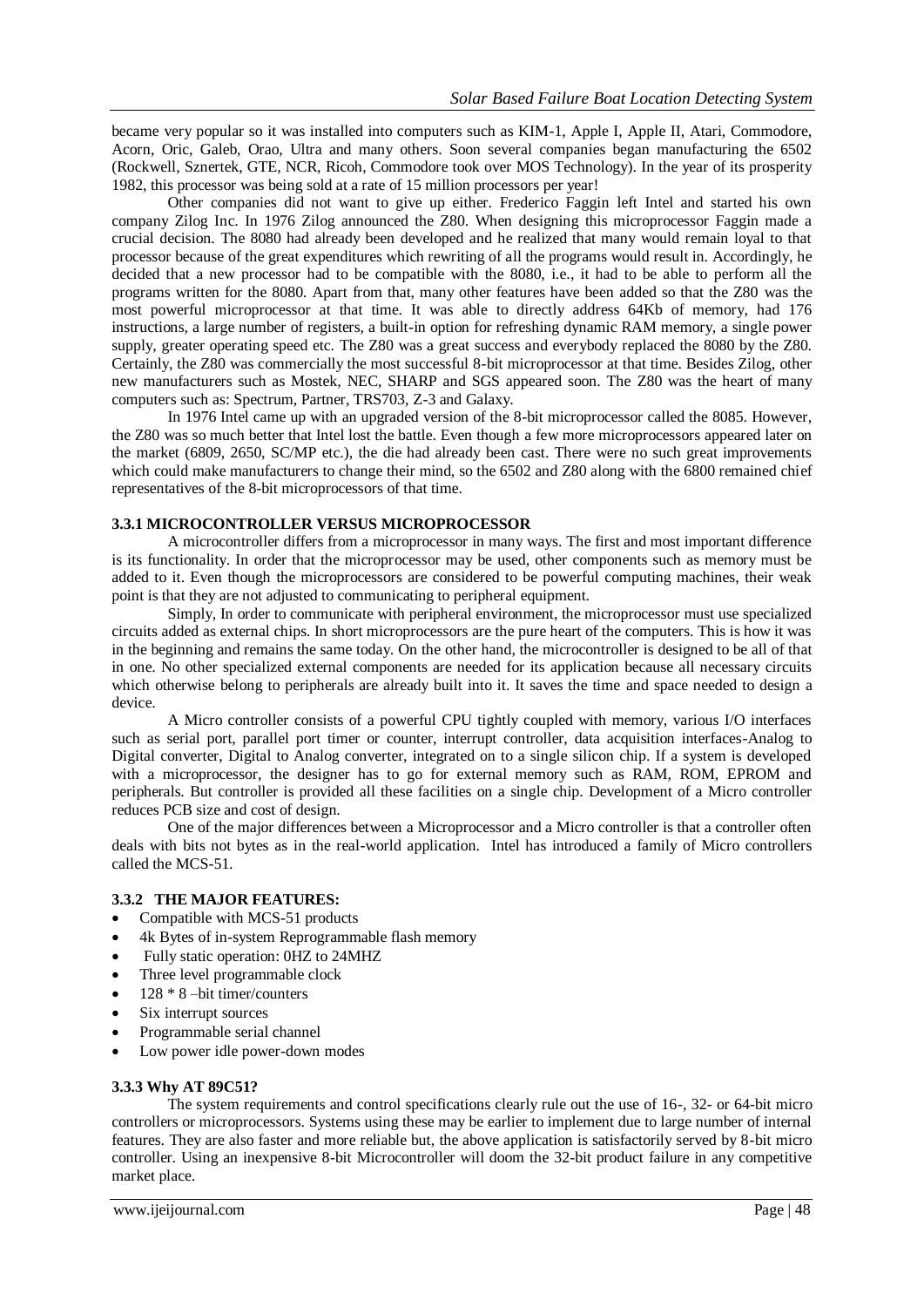Coming to the question of why to use AT89C51 of all the 8-bit microcontroller available in the market the main answer would be because it has 4 Kb on chip flash memory which is just sufficient for our application. The onchip Flash ROM allows the program memory to be reprogrammed in system or by conventional non-volatile memory Programmer. Moreover, ATMEL is the leader in flash technology in today's market place and hence using AT 89C51 is the optimal solution.

# **3.3.4 AT89C51 MICROCONTROLLER ARCHITECTURE**

The 89C51 architecture consists of these specific features:

- Eight –bit CPU with registers A (the accumulator) and B
- Sixteen-bit program counter (PC) and data pointer (DPTR)
- Eight- bit stack pointer (PSW)
- Eight-bit stack pointer (Sp)
- Internal ROM or EPROM (8751) of 0(8031) to 4K (89C51)
- Internal RAM of 128 bytes:
- 1. Four register banks, each containing eight registers
- 2. Sixteen bytes, which may be addressed at the bit level
- 3. Eighty bytes of general- purpose data memory
- Thirty –two input/output pins arranged as four 8-bit ports: p0-p3
- Two 16-bit timer/counters: T0 and T1
- Full duplex serial data receiver/transmitter: SBUF
- Control registers: TCON, TMOD, SCON, PCON, IP, and IE
- Two external and three internal interrupts sources.
- Oscillator and clock circuits.



Fig 1.4 Functional block diagram of microcontroller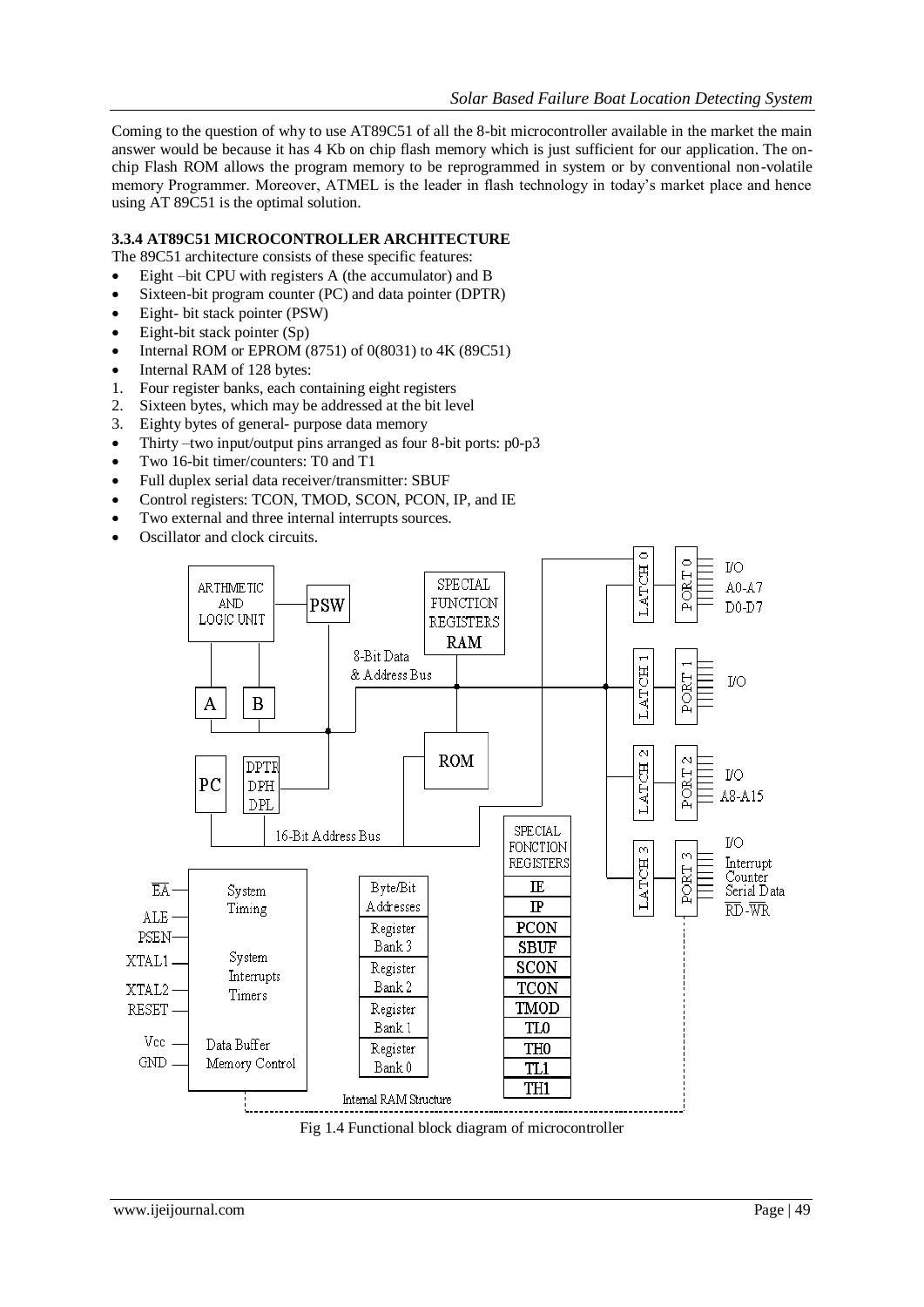# **3.3.5 THE 89C51 OSCILLATOR AND CLOCK:**

The heart of the 89C51 circuitry that generates the clock pulses by which all the internal all internal operations are synchronized. Pins XTAL1 and XTAL2 is provided for connecting a resonant network to form an oscillator. Typically, a quartz crystal and capacitors are employed. The crystal frequency is the basic internal clock frequency of the microcontroller. The manufacturers make 89C51 designs that run at specific minimum and maximum frequencies typically 1 to 16 MHz



fig 1.5 Oscillator and timing circuit

# **3.3.6 TYPES OF MEMORY:**

The 89C51 have three general types of memory. They are on-chip memory, external Code memory and external Ram. On-Chip memory refers to physically existing memory on the micro controller itself. External code memory is the code memory that resides off chip. This is often in the form of an external EPROM. External RAM is the Ram that resides off chip. This often is in the form of standard static RAM or flash RAM.

# **a) Code memory**

Code memory is the memory that holds the actual 89C51 programs that is to be run. This memory is limited to 64K. Code memory may be found on-chip or off-chip. It is possible to have 4K of code memory on-chip and 60K off chip memory simultaneously. If only off-chip memory is available then there can be 64K of off chip ROM. This is controlled by pin provided as EA

# **b) Internal RAM**

The 89C51 have a bank of 128 of internal RAM. The internal RAM is found on-chip. So, it is the fastest Ram available. And also, it is most flexible in terms of reading and writing. Internal Ram is volatile, so when 89C51 is reset, this memory is cleared. 128 bytes of internal memory are subdivided. The first 32 bytes are divided into 4 register banks. Each bank contains 8 registers. Internal RAM also contains 128 bits, which are addressed from 20h to 2Fh. These bits are bit addressed i.e.; each individual bit of a byte can be addressed by the user. They are numbered 00h to 7Fh. The user may make use of these variables with commands such as SETB and CLR.

# **FLASH MEMORY:**

Flash memory (sometimes called "flash RAM") is a type of constantly-powered non-volatile that can be erased and reprogrammed in units of memory called *blocks*. It is a variation of electrically erasable programmable read-only memory (EEPROM) which, unlike flash memory, is erased and rewritten at the byte level, which is slower than flash memory updating. Flash memory is often used to hold control code such as the basic input/output system (BIOS) in a personal computer. When BIOS needs to be changed (rewritten), the flash memory can be written to in block (rather than byte) sizes, making it easy to update. On the other hand, flash memory is not useful as random-access memory (RAM) because RAM needs to be addressable at the byte (not the block) level.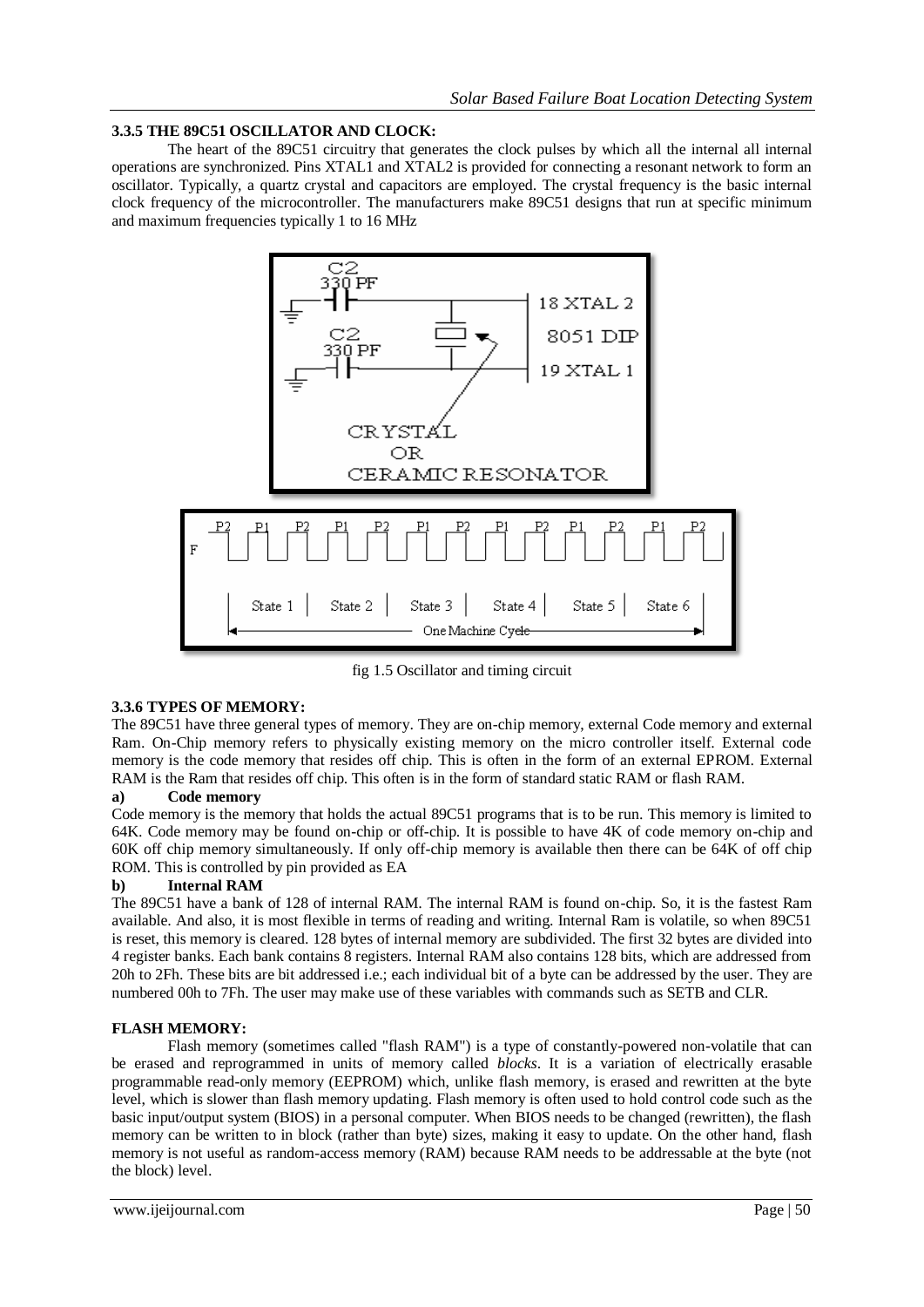Flash memory gets its name because the microchip is organized so that a section of memory cells is erased in a single action or "flash." The erasure is caused by Fowler-Northeim tunnelling in which electrons pierce through a thin dielectric material to remove an electronic charge from a *floating gate* associated with each memory cell. Intel offers a form of flash memory that holds two bits (rather than one) in each memory cell, thus doubling the capacity of memory without a corresponding increase in price.

Flash memory is used in digital cellular phones, digital cameras, LAN switches, PC Cards for notebook computers, digital set-up boxes, embedded controllers, and other devices.



fig 1.6 Types of Memory



| <b>Memory Type</b>                           | <b>Features</b>                                                            |
|----------------------------------------------|----------------------------------------------------------------------------|
| <b>FLASH</b>                                 | Low-cost, high-density, high-speed architecture;                           |
|                                              | low power; high reliability                                                |
| <b>ROM</b>                                   | Mature, high-density, reliable, low cost; time-consuming mask required,    |
| <b>Read-Only Memory</b>                      | suitable for high production with stable code                              |
| <b>SRAM</b>                                  | Highest speed, high-power, low-density memory; limited density drives up   |
| <b>Static Random-Access Memory</b>           | cost.                                                                      |
| <b>EPROM</b>                                 | High-density memory; must be exposed to ultraviolet light for erasure      |
| Electrically Programmable Read-Only Memory   |                                                                            |
| EEPROMorE <sup>2</sup> PROM                  | Electrically byte-erasable; lower reliability, higher cost, lowest density |
| Electrically Erasable Programmable Read-Only |                                                                            |
| Memory                                       |                                                                            |
|                                              |                                                                            |
| <b>DRAM</b>                                  | High-density, low-cost, high-speed, high-power                             |
| <b>Dynamic Random Access Memory</b>          |                                                                            |

# **3.3.7 DETAILED PIN DESCRIPTION OF AT89C51:**

| 15<br>26<br>P <sub>2.5</sub> A <sub>13</sub> )<br>16<br>(WR) P3.6<br>25<br>P <sub>2.4</sub> (A <sub>12</sub> )<br>17<br>24<br>(RD) P3.7<br>P2.3 (A11)<br>23<br>18<br>XTAL <sub>2</sub><br>P <sub>2.2</sub> (A <sub>10</sub> )<br>19<br>22<br>XTAL1<br>P <sub>2.1</sub> (A <sub>9</sub> )<br>V ss<br>20<br>21<br>P <sub>2.0</sub> (A <sub>8</sub> ) | P1.0<br>P1.1<br>P1.2<br>P1.3<br>P1.4<br>P1.5<br>P1.6<br>P <sub>1.7</sub><br>RST IN<br>(RXD) P3.0<br>(TXD) P3.1<br>$\equiv$<br>$(\overline{\mathrm{INT0}})$ P3.2<br>(INTI) P3.3<br>(T0) P3.4<br>$(T1)$ P3.5 | ı<br>$\overline{a}$<br>В<br>4<br>5<br>6<br>7<br>8<br>9<br>10<br>$\overline{11}$<br>12<br>13<br>14 | A<br>Τ<br>8<br>9<br>С<br>5 | 40<br>39<br>38<br>37<br>36<br>35<br>34<br>33<br>32<br>31<br>30<br>29<br>28<br>27 | $+5V$<br>P0.0 (AD0)<br>P0.1 (AD1)<br>P0.2 (AD2)<br>P0.3 (AD3)<br>P0.4 (AD4)<br>P0.5 (AD5)<br>P0.6 (AD6)<br>P0.7 (AD7)<br>EA (Vpp)<br>ALE (PROG)<br><b>PSEN</b><br>P <sub>2.7</sub> (A <sub>15</sub> )<br>P <sub>2.6</sub> (A <sub>14</sub> ) |
|----------------------------------------------------------------------------------------------------------------------------------------------------------------------------------------------------------------------------------------------------------------------------------------------------------------------------------------------------|------------------------------------------------------------------------------------------------------------------------------------------------------------------------------------------------------------|---------------------------------------------------------------------------------------------------|----------------------------|----------------------------------------------------------------------------------|----------------------------------------------------------------------------------------------------------------------------------------------------------------------------------------------------------------------------------------------|
|----------------------------------------------------------------------------------------------------------------------------------------------------------------------------------------------------------------------------------------------------------------------------------------------------------------------------------------------------|------------------------------------------------------------------------------------------------------------------------------------------------------------------------------------------------------------|---------------------------------------------------------------------------------------------------|----------------------------|----------------------------------------------------------------------------------|----------------------------------------------------------------------------------------------------------------------------------------------------------------------------------------------------------------------------------------------|

Fig 1.7 Pin diagram of AT89C51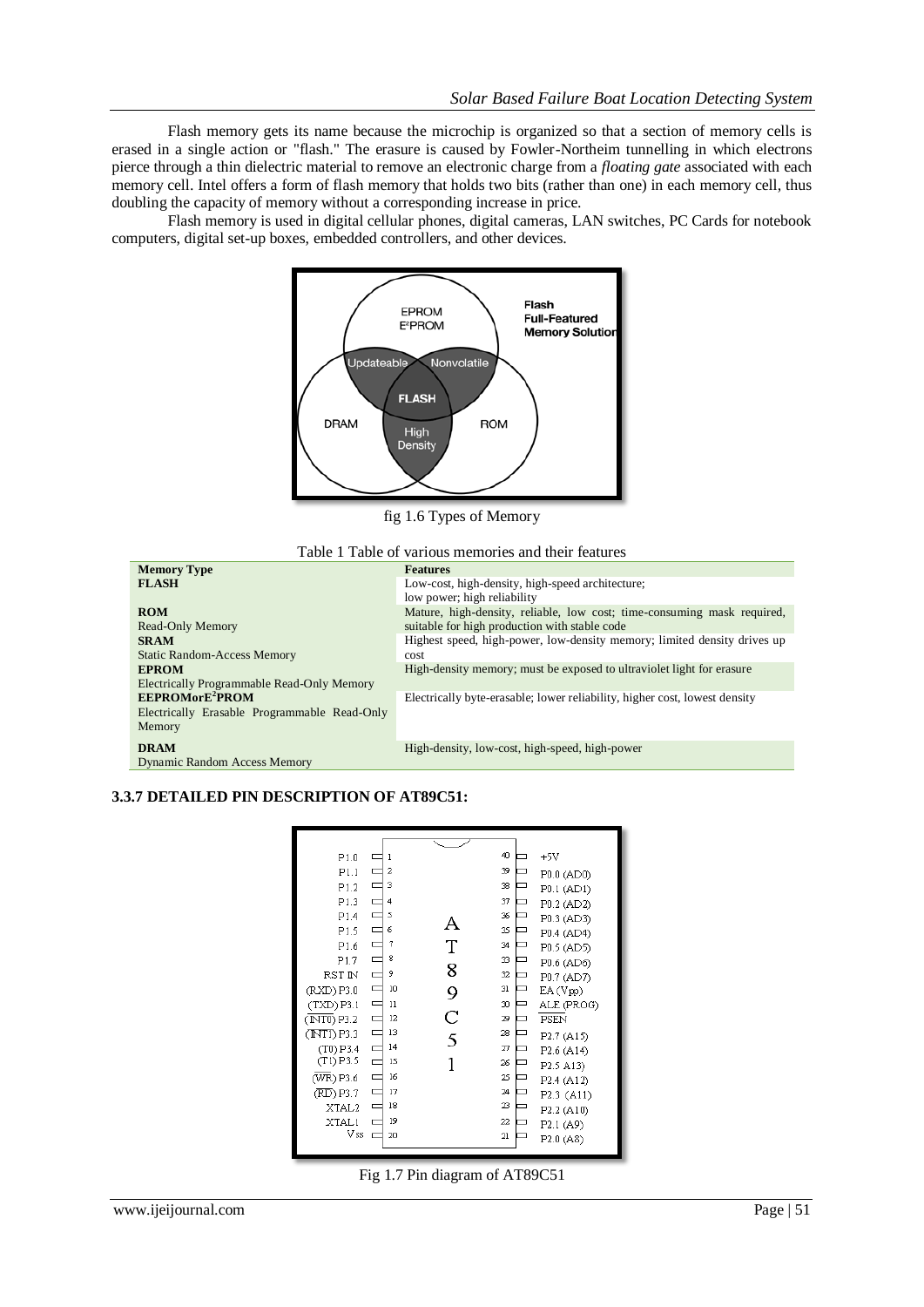**VCC:** Supply voltage.

# **GND:** Ground.

**Port 0:** Port 0 is an 8-bit open-drain bi-directional I/O port. As an output port, each pin can sink eight TTL inputs. When 1sare written to port 0 pins, the pins can be used as high impedance inputs. Port 0 may also be configured to be the multiplexed low order address/data bus during accesses to external program and data memory. In this mode P0 has internal pull-ups. Port 0 also receives the code bytes during Flash programming, and outputs the code bytes during program verification. External pull-ups are required during program verification.

**Port 1:** Port 1 is an 8-bit bi-directional I/O port with internal pull-ups. The Port 1 output buffers can sink/source four TTL inputs. When 1s are written to Port 1 pins they are pulled high by the internal pull-ups and can be used as inputs. As inputs, Port 1 pins that are externally being pulled low will source current (IIL) because of the internal pull-ups. Port 1 also receives the low-order address bytes during Flash programming and verification.

**Port 2:** Port 2 is an 8-bit bi-directional I/O port with internal pull-ups. The Port 2 output buffers can sink/source four TTL inputs. When 1s are written to Port 2 pins they are pulled high by the internal pull-ups and can be used as inputs. As inputs, Port 2 pins that are externally being pulled low will source current (IIL) because of the internal pull-ups. Port 2 emits the high-order address byte during fetches from external program memory and during accesses to external data memories that use 16-bit addresses (MOVX @DPTR). In this application, it uses strong internal pull-ups when emitting 1s. During accesses to external data memories that use 8-bit addresses (MOVX @ RI), Port 2 emits the contents of the P2 Special Function Register. Port 2 also receives the high-order address bits and some control signals during Flash programming and verification.

**Port 3:** Port 3 is an 8-bit bi-directional I/O port with internal pull-ups. The Port 3 output buffers can sink/source four TTL inputs. When 1s are written to Port 3 pins they are pulled high by the internal pull-ups and can be used as inputs. As inputs, Port 3 pins that are externally being pulled low will source current (IIL) because of the pull-ups.

Port 3 also serves the functions of various special features of the AT89C51 as listed below:

Port 3 also receives some control signals for Flash programming and verification.

| Port Pin | <b>Alternate Functions</b>             |
|----------|----------------------------------------|
| P3.0     | RXD (serial input port)                |
| P3.1     | TXD (serial output port)               |
| P3.2     | INTO (external interrupt 0)            |
| P3.3     | INT1 (external interrupt 1)            |
| P3.4     | T0 (timer 0 external input)            |
| P3.5     | T1 (timer 1 external input)            |
| P3.6     | WR (external data memory write strobe) |
| P3.7     | RD (external data memory read strobe)  |

|  | Table 2. Port 3 pins and their alternate functions |
|--|----------------------------------------------------|
|--|----------------------------------------------------|

# **RST:**

Reset input. A high on this pin for two machine cycles while the oscillator is running resets the device. **ALE/PROG:**

Address Latch Enable output pulse for latching the low byte of the address during accesses to external memory. This pin is also the program pulse input (PROG) during Flash programming. In normal operation ALE is emitted at a constant rate of 1/6the oscillator frequency, and may be used for external timing or clocking purposes. Note, however, that one ALE pulse is skipped during each access to external Data Memory.

If desired, ALE operation can be disabled by setting bit 0 of SFR location 8EH. With the bit set, ALE is active only during a MOVX or MOVC instruction. Otherwise, the pin is weakly pulled high. Setting the ALE-disable bit has no effect if the microcontroller is in external execution mode.

**PSEN:** Program Store Enable is the read strobe to external program memory. When the AT89C51 is executing code from external program memory, PSEN is activated twice each machine cycle, except that two PSEN activations are skipped during each access to external data memory.

**EA/VPP:** External Access Enable. EA must be strapped to GND in order to enable the device to fetch code from external program memory locations starting at 0000H up to FFFFH.Note, however, that if lock bit 1 is programmed, EA will be internally latched on reset.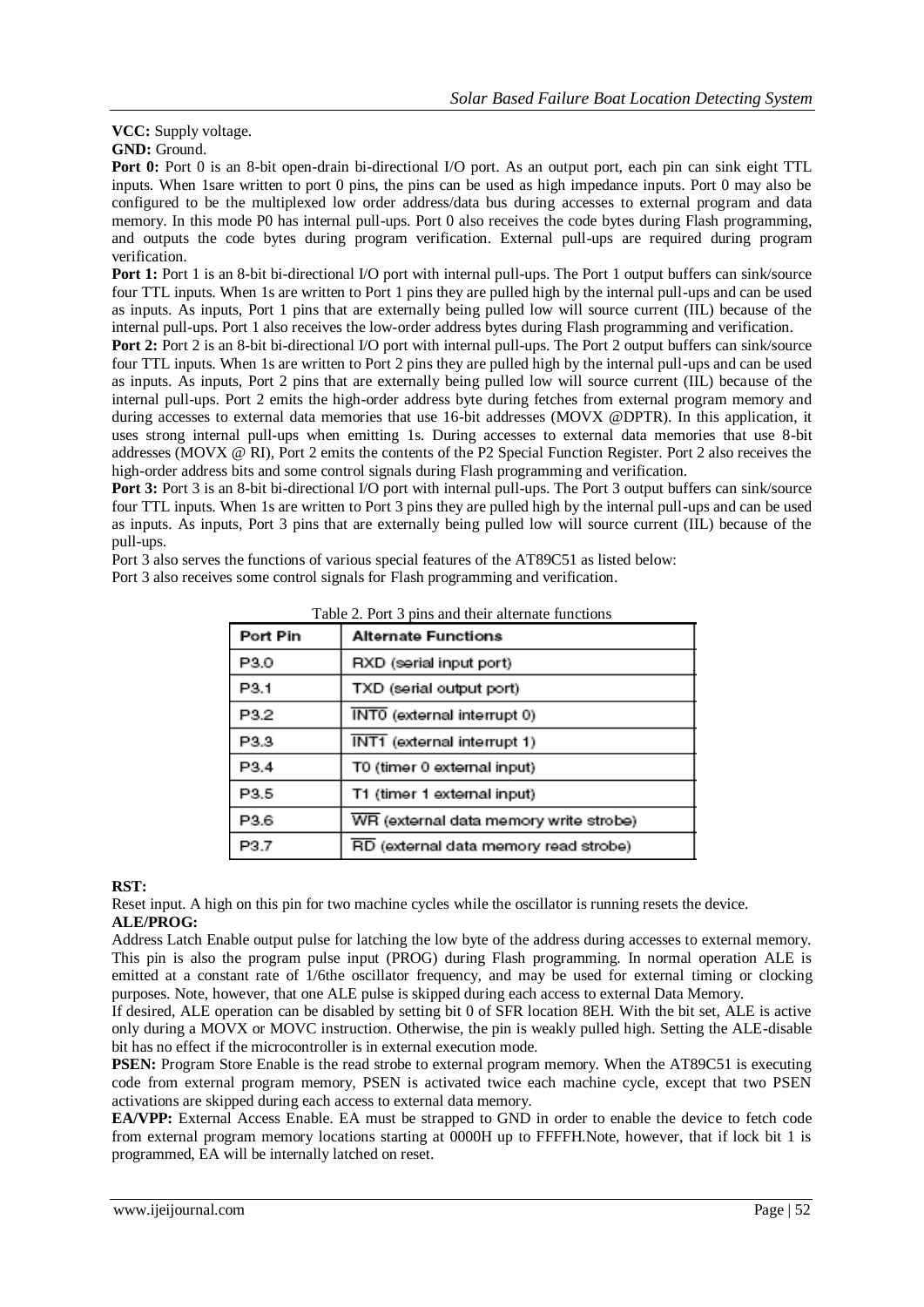EA should be strapped to VCC for internal program executions. This pin also receives the 12-volt programming enable voltage (VPP) during Flash programming, for parts that require 12-volt VPP.

# **XTAL1:**

Input to the inverting oscillator amplifier and input to the internal clock operating circuit. **XTAL2:**

Output from the inverting oscillator amplifier.

# **Oscillator Characteristics:**

XTAL1 and XTAL2 are the input and output, respectively, of an inverting amplifier which can be configured for use as an on-chip oscillator, as shown in Figs 6.2.3. Either a quartz crystal or ceramic resonator may be used. To drive the device from an external clock source, XTAL2 should be left unconnected while XTAL1 is driven as shown in Figure 6.2.4. There are no requirements on the duty cycle of the external clock signal, since the input to the internal clocking circuitry is through a divide-by-two flip-flop, but minimum and maximum voltage high and low time specifications must be observed.





# **3.4 DESCRIPTION ABOUT RF COMMUNICATION SYSTEM**

Radio Frequency (RF) and wireless have been around for over a century with Alexander Popov and Sir Oliver Lodge laying the groundwork for Guglielmo Marconi's wireless radio developments in the early 20th century. In December 1901, Marconi performed his most prominent experiment, where he successfully transmitted Morse code from Cornwall, England, to St John's, Canada.

# **3.4.1 GENERAL PHYSICS OF RADIO SIGNALS**

RF communication works by creating electromagnetic waves at a source and being able to pick up those electromagnetic waves at a particular destination. These electromagnetic waves travel through the air at near the speed of light. The wavelength of an electromagnetic signal is inversely proportional to the frequency; the higher the frequency, the shorter the wavelength.

Frequency is measured in Hertz (cycles per second) and radio frequencies are measured in kilohertz (kHz or thousands of cycles per second), megahertz (MHz or millions of cycles per second) and gigahertz (GHz or billions of cycles per second). Higher frequencies result in shorter wavelengths. The wavelength for a 900 MHz device is longer than that of a 2.4 GHz device.

In general, signals with longer wavelengths travel a greater distance and penetrate through, and around objects better than signals with shorter wavelengths.

# **3.4.2 WHAT IS RF?**

RF itself has become synonymous with wireless and high frequency signals, describing anything from AM radio between 535 kHz and 1605 kHz to computer local area networks (LANs) at 2.4 GHz. However, RF has traditionally defined frequencies from a few kHz to roughly 1 GHz. If one considers microwave frequencies as RF, this range extends to 300 GHz.

**Radio frequency** (**RF**) is a frequency, or rate of oscillation, of electromagnetic radiation within the range of about 3 Hz to 300 GHz. This range corresponds to the frequency of alternating current electrical signals used to produce and detect radio waves. Since most of this range is beyond the vibration rate that most mechanical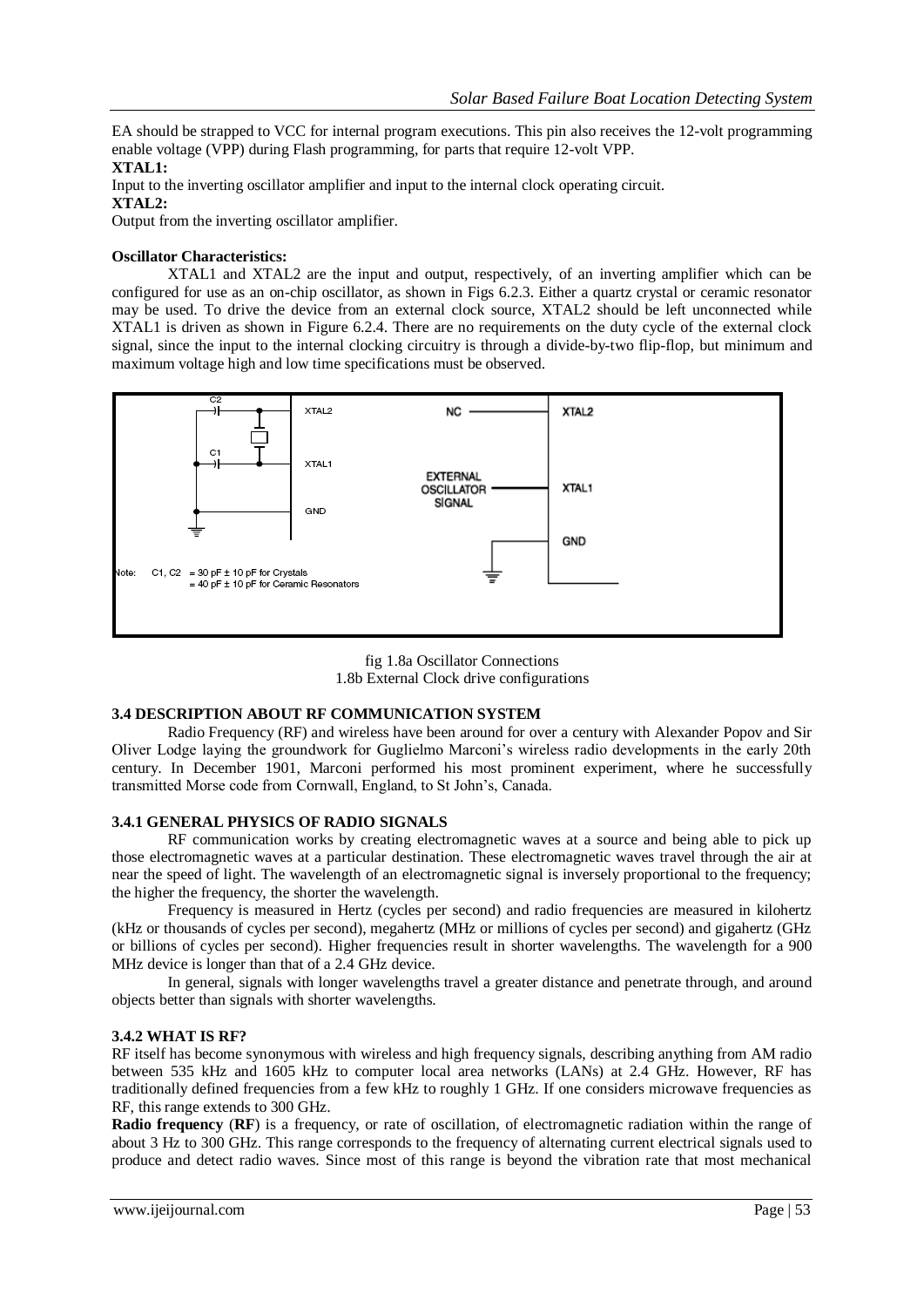systems can respond to, RF usually refers to oscillations in electrical circuits. The following tables outline the various nomenclatures for the frequency bands.

Table 3 Frequency Band Designations:

| <b>Name</b>               | <b>Symbol</b> | <b>Frequency</b> | Wavelength     | <b>Applications</b>                                               |
|---------------------------|---------------|------------------|----------------|-------------------------------------------------------------------|
| <b>Extremely</b><br>low   | <b>ELF</b>    | $3-30$ Hz        | $100 - 10$ Mm  | Directly audible                                                  |
| frequency                 |               |                  |                | when converted to                                                 |
|                           |               |                  |                | sound (above $\sim$ 20 Hz), communication<br>with submarines      |
| Super                     | <b>SLF</b>    | $30 - 300$ Hz    | $10-1$ Mm      | Directly audible                                                  |
| low frequency             |               |                  |                | when converted to sound,                                          |
|                           |               |                  |                | AC power grids (50–60 Hz)                                         |
| <b>Ultralow</b> frequency | ULF           | 300-3000 Hz      | 1000-100 km    | Directly audible when converted to sound,                         |
|                           |               |                  |                | communication within mines                                        |
| Very low frequency        | <b>VLF</b>    | $3-30$ kHz       | $100 - 10$ km  | Directly audible                                                  |
|                           |               |                  |                | when converted to                                                 |
|                           |               |                  |                | sound (below $\sim$ 20 kHz;                                       |
|                           |               |                  |                | or <i>ultrasound</i> otherwise)                                   |
| Low frequency             | LF            | 30-300 kHz       | $10-1$ km      | AM broadcasting,                                                  |
|                           |               |                  |                | navigational beacons,                                             |
|                           |               |                  |                | and amateur radio.                                                |
| <b>Medium</b> frequency   | <b>MF</b>     | 300-3000 kHz     | $1000 - 100$ m | Navigational beacons,                                             |
|                           |               |                  |                | AM broadcasting,<br>amateur radio, maritime                       |
|                           |               |                  |                | and aviation communication                                        |
| <b>High frequency</b>     | HF            | $3-30$ MHz       | $100 - 10$ m   | Short wave, amateur radio, citizens' band                         |
|                           |               |                  |                | radio, sky                                                        |
|                           |               |                  |                | wave propagation.                                                 |
| Very                      | <b>VHF</b>    | $30 - 300$       | $10-1$ m       | FM broadcasting,                                                  |
| high frequency            |               | MHz.             |                | amateur radio.                                                    |
|                           |               |                  |                | broadcast television, aviation, GPR, MRI.                         |
| Ultra-high                | <b>UHF</b>    | $300 -$          | $100 - 10$ cm  | Broadcast television.                                             |
| frequency                 |               | 3000 MHz         |                | amateur radio, mobile telephones, cordless                        |
|                           |               |                  |                | telephones, wireless networking,                                  |
|                           |               |                  |                | remote keyless entry                                              |
|                           |               |                  |                | for automobiles,                                                  |
|                           |               | $3-30$ GHz       | $10-1$ cm      | microwave ovens, GPR                                              |
| Super<br>high             | <b>SHF</b>    |                  |                | Wireless networking,<br>satellite links, amateur radio, microwave |
| frequency                 |               |                  |                | links.                                                            |
|                           |               |                  |                | satellite television,                                             |
|                           |               |                  |                | door openers                                                      |
| <b>Extremely</b>          | <b>EHF</b>    | 30-300 GHz       | $10-1$ mm      | Microwave data links, radio astronomy,                            |
| high frequency            |               |                  |                | amateur radio, remote sensing,                                    |
|                           |               |                  |                | advanced<br>advanced<br>weapons<br>systems,                       |
|                           |               |                  |                | security scanning                                                 |

The above Table shows a relationship between frequency (f) and wavelength ( $\lambda$ ). A wave or sinusoid can be completely described by either its frequency or its wavelength. They are inversely proportional to each other and related to the speed of light through a particular medium. The relationship in a vacuum is shown in the following equation:

$$
C=f\bullet \lambda
$$

Where  $c$  is the speed of light. As frequency increases, wavelength decreases. For reference, a 1 GHz wave has a wavelength of roughly 1 foot, and a 100 MHz wave has a wavelength of roughly 10 feet.

| $f$ (GHz)   | Letter Band Designation |  |  |
|-------------|-------------------------|--|--|
| $1 - 2$     | L band                  |  |  |
| $2 - 4$     | S band                  |  |  |
| $4 - 8$     | C band                  |  |  |
| $8 - 12.4$  | X band                  |  |  |
| $12.4 - 18$ | Ku band                 |  |  |
| $18 - 26.5$ | K band                  |  |  |
| $26.5 - 40$ | Ka band                 |  |  |

Fig 1.9 Band designations according to frequency ranges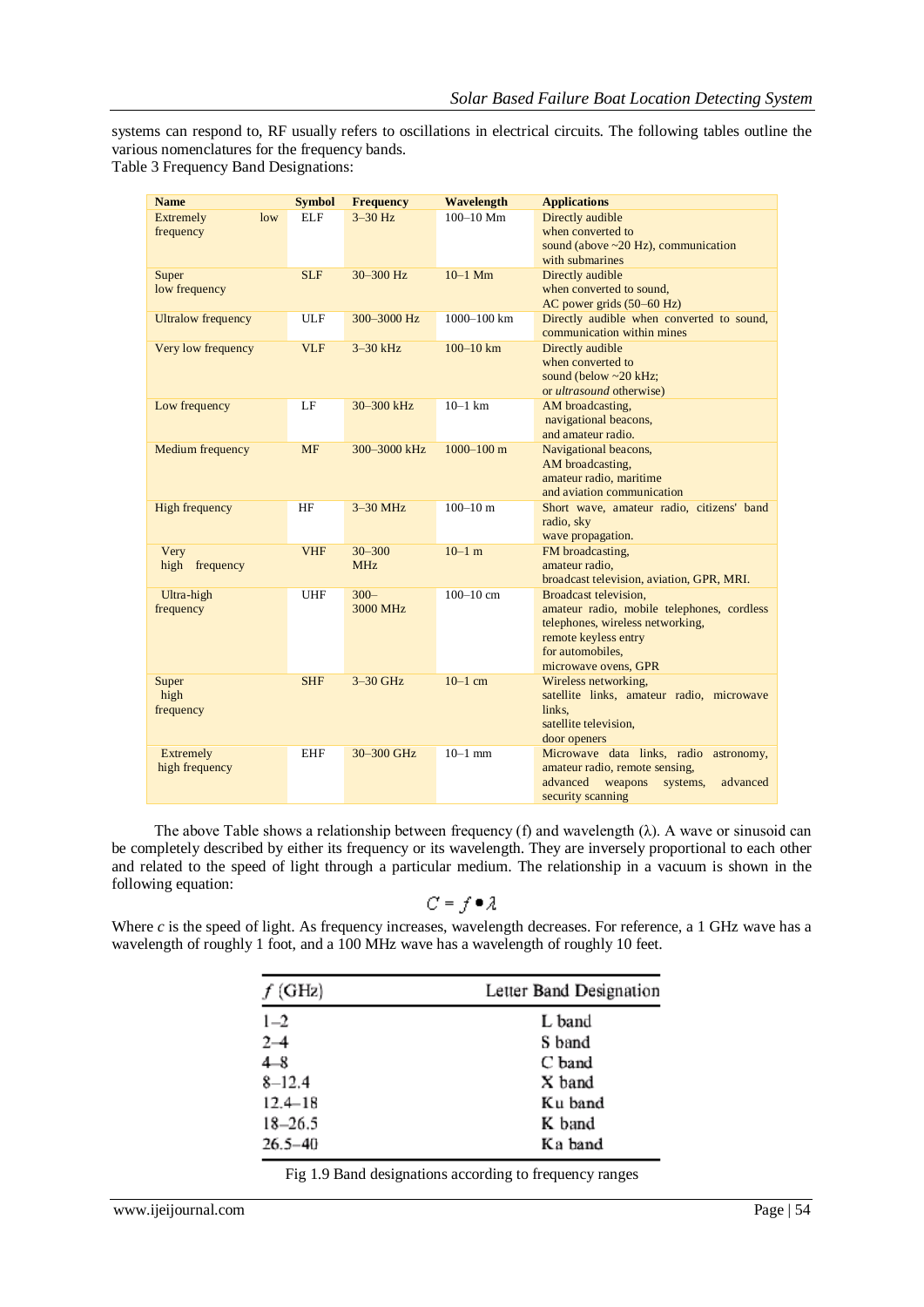RF measurement methodology can generally be divided into three major categories: spectral analysis, vector analysis, and network analysis. Spectrum analysers, which provide basic measurement capabilities, are the most popular type of RF instrument in many general-purpose applications. Specifically, using a spectrum analyser you can view power-vs. -Frequency information, and can sometimes demodulate analog formats, such as amplitude modulation (AM), frequency modulation (FM), and phase modulation (PM). Vector instruments include vector or real-time signal analysers and generators. These instruments analyse and generate broadband waveforms, and capture time, frequency, phase, and power information from signals of interest. These instruments are much more powerful than spectrum analysers and offer excellent modulation control and signal analysis. Network analysers, on the other hand, are typically used for making S-parameter measurements and other characterization measurements on RF or high-frequency components. Network analysers are instruments that correlate both the generation and analysis on multiple channels but at a much higher price than spectrum analysers and vector signal generators/analysers.

#### Why Operate at Higher Frequencies?

From the frequency spectrum we notice that it is quite fragmented and dense. This encompasses one of the reasons that we are constantly pushing applications into higher and higher frequencies. However, some of the other reasons accounting for this push into higher frequencies include efficiency in propagation, immunity to some forms of noise and impairments as well as the size of the antenna required. The antenna size is typically related to the wavelength of the signal and in practice is usually ¼ wavelength.

This leads to a very interesting question. Typically, data is structured and easily represented at low frequencies; how can we represent it or physically translate it to these higher RF frequencies? For example, the human audible range is from 20 Hz to 20 kHz. According to the Nyquist theorem, we can completely represent the human audible range by sampling at 40 kHz or, more precisely, at 44.1 kHz (this is where stereo audio is sampled). Cell phones, however, operate at around 850 MHz

How this happens is much of the study of RF and high-frequency measurements occurs in the frequency domain. There is a duality between the time-domain functions and those same functions represented in the frequency-domain. In frequency shifting the human audible range to transmit through cellular frequencies. The most common way to frequency shift is called mixing, which is equivalent to multiplying your signal by a sinusoidal signal.

# **3.4.3 WORKING OF RF COMMUNICATION SYSTEM**

Imagine an RF transmitter wiggling an electron in one location. This wiggling electron causes a ripple effect, somewhat a kind of dropping a pebble in a pond. The effect is an electromagnetic (EM) wave that travels out from the initial location resulting in electrons wiggling in remote locations. An RF receiver can detect this remote electron wiggling.

The RF communication system then utilizes this phenomenon by wiggling electrons in a specific pattern to represent information. The receiver can make this same information available at a remote location; communicating with no wires.

In most wireless systems, a designer has two overriding constraints: it must operate over a certain distance (range) and transfer a certain amount of information within a time frame (data rate). Then the economics of the system must work out (price) along with acquiring government agency approvals (regulations and licensing).

#### **RANGE**

In order to accurately compute range – it is essential to understand a few terms: **dB – Decibels.** Decibels are logarithmic units that are often used to represent RF power. To convert from watts to dB: Power in  $dB = 10^*$ (log x) where x is the power in watts. Another unit of measure that is encountered often is dBm (dB mill watts). The conversion formula for it is Power in dBm =  $10^*$  (log x) where x is the power in mill watts.

#### **Line-of-site (LOS)**

Line-of-site when speaking of RF means more than just being able to see the receiving antenna from the transmitting antenna. In, order to have true line-of-site no objects (including trees, houses or the ground) can be in the Fresnel zone. The Fresnel zone is the area around the visual line-of-sight that radio waves spread out into after they leave the antenna. This area must be clear or else signal strength will weaken. There are essentially two parameters to look at when trying to determine range.

#### **1) Transmit Power**

Transmit power refers to the amount of RF power that comes out of the antenna port of the radio. Transmit power is usually measured in Watts, mill watts or dBm.

# **2) Receiver sensitivity**

Receiver sensitivity refers to the minimum level signal the radio can demodulate. It is convenient to use an example with sound waves; Transmit power is how loud someone is yelling and receive sensitivity would be how soft a voice someone can hear. Transmit power and receive sensitivity together constitute what is known as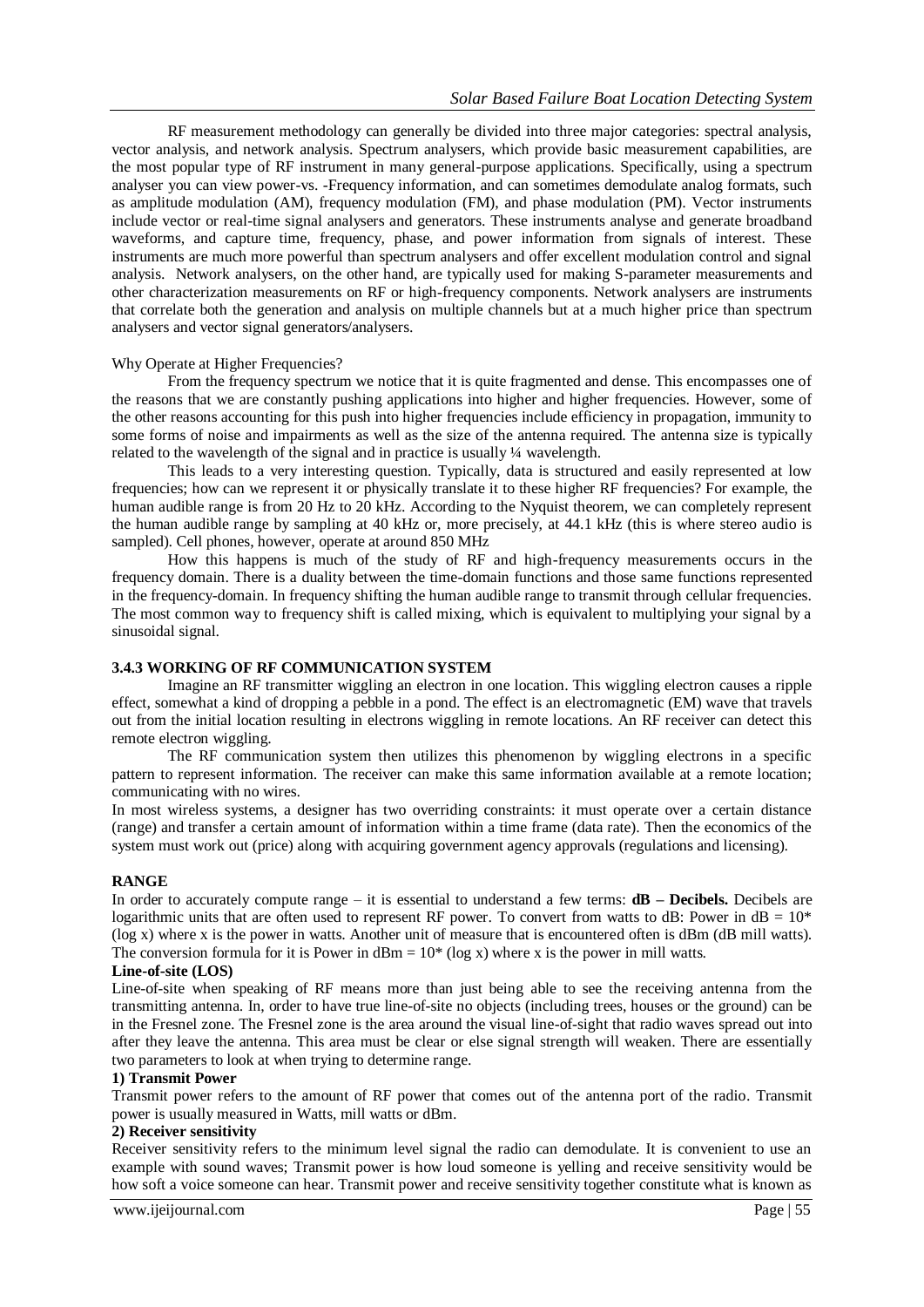"link budget". The link budget is the total amount of signal attenuation you can have between the transmitter and receiver and still have communication occur.

# **Example:**

Maxstream 9XStream TX Power: 20dBm

Maxstream 9XStream RX Sensitivity: -110dBm

Total Link budget: 130dBm.

For line-of-site situations, a mathematical formula can be used to figure out the approximate range for a given link budget. For non-line-of-site applications range calculations are more complex because of the various ways the signal can be attenuated.

#### **RF communications and data rate**

Data rates are usually dictated by the system - how much data must be transferred and how often does the transfer need to take place. Lower data rates, allow the radio module to have better receive sensitivity and thus more range. In the XStream modules the 9600-baud module has 3dB more sensitivity than the 19200-baud module. This means about 30% more distance in line-of-sight conditions. Higher data rates allow the communication to take place in less time, potentially using less power to transmit.

#### Radio communication

In order to receive radio signals, for instance from AM/FM radio stations, a radio antenna must be used. However, since the antenna will pick up thousands of sine waves at a time, a radio tuner is necessary as well to tune in to a particular frequency (or frequency range). This is typically done via a resonator (in its simplest form, a circuit with a capacitor and an inductor). The resonator is configured to resonate at a particular frequency (or frequency band), thus amplifying sine waves at that radio frequency, while ignoring other sine waves. Usually, either the inductor or the capacitor of the resonator is adjustable, allowing the user to change the frequency it resonates at.

# Special properties of RF electrical signals

Electrical currents that oscillate at RF have special properties not shared by direct current signals. One such property is the ease with which they can ionize air to create a conductive path through air. 'High frequency' units used in electric arc welding, although strictly speaking these machines do not typically employ frequencies within the HF band, exploit this property. Another special property is an electromagnetic force that drives the RF current to the surface of conductors, known as the skin effect. Another property is the ability to appear to flow through paths that contain insulating material, like the dielectric insulator of a capacitor. The degree of effect of these properties depends on the frequency of the signals.

### **3.5 DESCRIPTION ABOUT LCD INTERFACING**

LCD Displays are dominating LED displays, because these displays can display alphabets, numbers and some kind of special symbols, whereas LED's (seven segment display) can display only numbers. These LCD displays are very useful for displaying user information and communication. LCD displays are available in various formats. Most common are  $2 \times 16$ , is that two lines with 16 alphanumeric characters. Other formats are 3x16, 2x40, 3x40 etc.;

In recent years LCD is finding widespread use replacing LED's, because of the ability to display numbers, characters, and graphics. Another advantage is, because of its compactness and ease of programming for characters and graphics, more information in the form of text message or graphics can be displayed. Generally, the LCD modules have an 8-bit interface, besides the 8-bit data bus; the interface has a few other control lines. The 8-bit data bus is connected to port '0' and the control lines are connected to port '2'. The default data transfer between the LCD module and an external device is 8-bits, however it is possible to communicate with the LCD module using only four of the 8-data lines. The R/W line is connected to ground and hence the processor cannot read any status information from the LCD module, but can only write data to the LCD.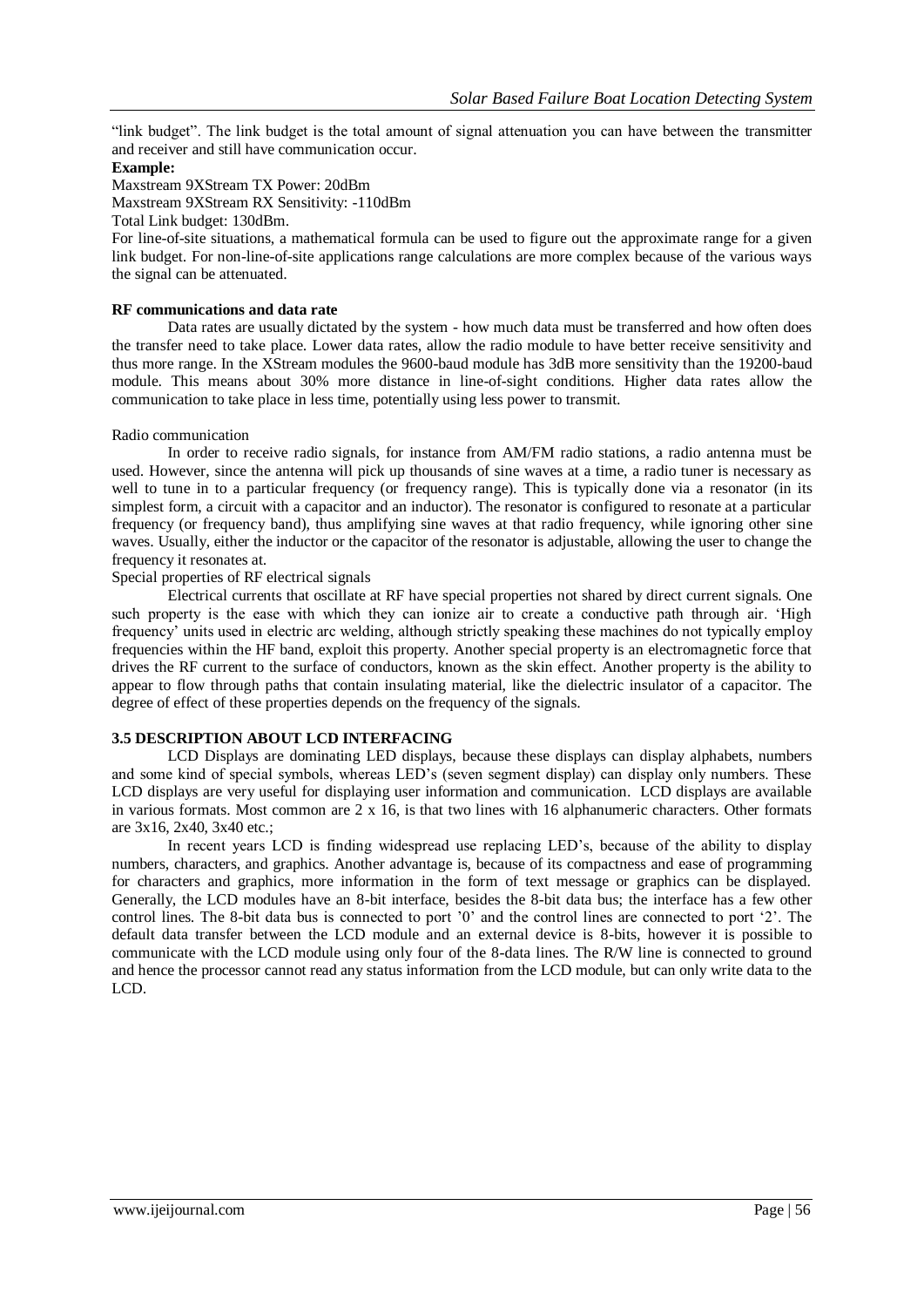The LCD panel used in this project work is having 14 pins. The function of each pin description with table is provided in the next page:



Fig 2.0 Depiction of an LCD

| Table 4. LCD Pin description |                |                                |       |        |
|------------------------------|----------------|--------------------------------|-------|--------|
| Pin No.                      | <b>Name</b>    | <b>Description</b>             |       |        |
| Pin no. 1                    | <b>VSS</b>     | Power supply (GND)             |       |        |
| Pin no. 2                    | <b>VCC</b>     | Power supply $(+5V)$           |       |        |
| Pin no. 3                    | <b>VEE</b>     | Contrast adjusts               |       |        |
| Pin no. 4                    | RS             | Instructioninput<br>Data input |       |        |
| Pin no. 5                    | R/W            | Write<br>Read from LCD module  | toLCD | module |
|                              |                |                                |       |        |
| Pin no. 6                    | <b>EN</b>      | Enable signal                  |       |        |
| Pin no. 7                    | D <sub>0</sub> | Data bus line 0 (LSB)          |       |        |
| Pin no. 8                    | D1             | Data bus line 1                |       |        |
| Pin no. 9                    | D <sub>2</sub> | Data bus line 2                |       |        |
| Pin no. $10$                 | D3             | Data bus line 3                |       |        |
| Pin no. $11$                 | D <sub>4</sub> | Data bus line 4                |       |        |
| Pin no. 12                   | D <sub>5</sub> | Data bus line 5                |       |        |
| Pin no. 13                   | D <sub>6</sub> | Data bus line 6                |       |        |

**Vcc, Vss, and VEE**: While Vcc and Vss provide +5V and ground, respectively; VEE is used for controlling LCD contrast.

**RS - register select:**There are two very important registers inside the LCD. The RS pin is used for their selection as follows. If  $RS = 0$ , the instruction command code register is selected, allowing the user to send a command such as clear display, cursor at home, etc. If  $RS = 1$  the data register is selected, allowing the user to send data to be displayed on the LCD.

**R/W - read/write:** R/W input allows the user to write information to the LCD or read information from it. R/W  $= 1$  when reading; R/W  $= 0$  when writing.

**E - Enable:** The enable pin is used by the LCD to latch information presented to its data pins. When data is supplied to data pins, a high to low pulse must be applied to this pin in order for the LCD to latch in the data present at the data pins. This pulse must be a minimum of 450 ns wide.

**D0 – D7:** The 8-bit data pins, D0 – D7, are used to send information to the LCD or read the contents of the LCD's internal registers. To display letters and numbers, we send ASCII codes for the letters  $A - Z$ ,  $a - z$ , and numbers  $0 - 9$  to these pins while making  $RS = 1$ . There are also instructions command codes that can be sent to the LCD to clear the display or force the cursor to the home position or blink the cursor. Table below lists the instruction command codes.

# IV. **POWER SOURCE DESCRIPTION**

The project work designed here utilizes free power source of solar energy, it doesn't require main power source. Solar power is the conversion of renewable energy from sunlight into electricity, either directly using photovoltaics (PV), indirectly using concentrated solar power, or a combination. Concentrated solar power systems use lenses or mirrors and solar tracking systems to focus a large area of sunlight into a small beam.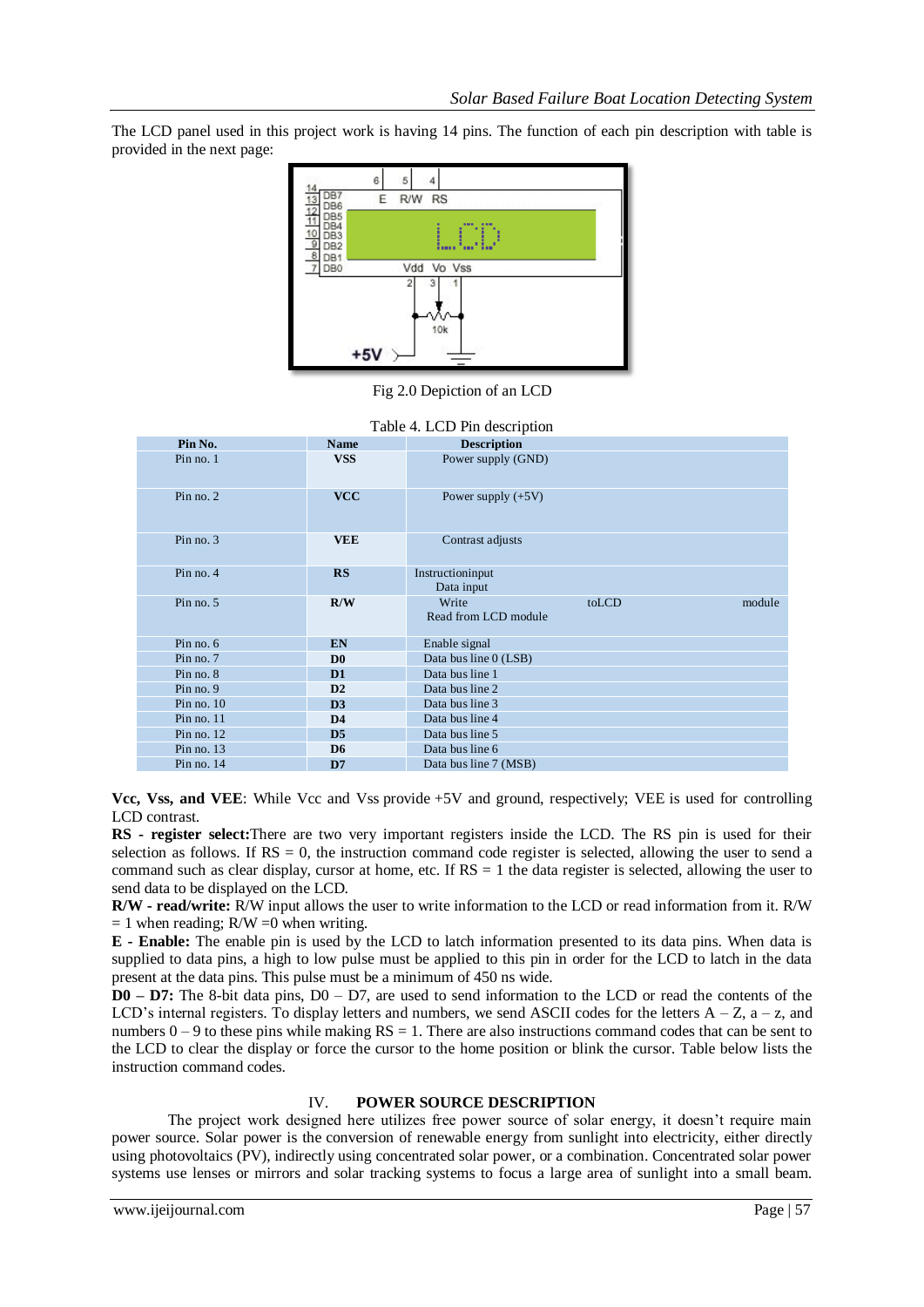Since it is a prototype module, above said lenses or tracking system is not utilized here, simple solar panel of 0.6amps current output panel is used which is enough to run the entire system.

One major drawback of the solar power source is that it is not continuous, availability is depending up on the season, time and climatic conditions. So, whenever the panel gets incident solar radiation, it must be stored in to a rechargeable battery. If a higher rating panels and batteries are used depending up on power consumption of the system, stored energy can be utilized throughout the year without any interruption and irrespective of availability solar energy. The system designed here is a small version of farm land serving device which consumes less power so that lower rating panel & battery is used for demo purpose. As long as the solar energy is available, the battery will be charged and stored energy is used when required. If the Sun is bright, the panel used here can deliver a maximum output current of 600ma at around 12V.

# **4.1 BATTERY**

This device can be called as chemical voltage source; a chemical voltage source is one of the most important sources of electrical energy. It is a self-contained voltage source and does not need any outside energy. When the battery is discharged it is supposed to be charged with suitable power source either from solar panel or from mains supply, i.e., single phase conventional energy source. The electrical energy supplied by a chemical source of voltage is produced by chemical action within the source itself. Chemical voltage sources normally exist in the form of batteries and cells of various types. These batteries are extensively used for mobile applications.

Whenever the system is energized, the required power to drive the system is generated from the battery. Here 2Ah (Ampere Hour) current rating battery is used for long back-up time, means when average power is considered the battery can withstand up to two hours. This is a maintenance free battery built in with a group of cells combined together to increase the voltage and current to the required level. A cell or battery is classified as a 'primary' or 'secondary' depending up on the manner in which the chemical energy is converted in to electrical energy. The primary cell cannot be re-charged, it is a type use and through concept battery. A secondary cell must be charged with electrical energy first to enable it to convert the chemical energy into electrical energy. Because of its action of storing energy supplied to it, a battery consisting of secondary cells is often called a storage battery. Here in this project work this kind of re-chargeable storage battery is used. As it is a prototype module, the battery used here can withstand for one hour, but for real applications heavy duty battery can be used for long back-up.

As the system operates at 12V DC, here 12V DC lead acid re-chargeable battery is used and it is accommodated over the kit structure. As the overall system consumes nearly 0.8Amp continuous current from the battery  $\&$  to calculate the backup time, first we must calculate the overall power consumption, it is assumed as 0.8A, therefore back-up time = battery rating / consumption, i.e.,  $2/0.8 = 2.5$  hours approximately. In general, the average power of battery is considered as 20% less than the rating. According to this equation back up time is depending up on the power consumption & average power of the battery, there by back-up time can be defined as less than 2 hours. Batteries are maintenance free sealed lead acid rechargeable batteries. The batteries are having excellent economy stability and superior output. Various characteristics have been improved such as leak proof, overcharging and over discharging. This compact & powerful sealed lead-acid battery with higher performance can be used as a power source for portable instruments and also for power backup use. Batteries are now being used in a wide range of applications.

# **4.2 CHARGING METHOD**

These Batteries are maintenance free. There is no need to add water. Battery performance and service life are greatly affected by the charging method. There are various different charging methods: constant voltage charging, constant current charging, tapered current charging and some combination systems. Batteries can be charged by any of those methods. However, constant voltage charging combined with limited current is recommended for obtaining maximum capacity and service life together with acceptable recharge times and economy. Here the battery is charged with constant voltage source.

#### **4.3 SOLAR ENERGY**

In today's climate of growing energy needs and increasing environmental concern, alternatives to the use of non-renewable and polluting fossil fuels have to be investigated. One such alternative is solar energy. Solar energy is quite simply the energy produced directly by the sun and collected where required. The sun creates its energy through a thermonuclear process that converts about 650,000,000 tons of hydrogen to helium every second. The process creates heat and electromagnetic radiation. The heat remains in the sun and is instrumental in maintaining the thermonuclear reaction. The electromagnetic radiation (including visible light, infra-red light, and ultra-violet radiation) streams out into space in all directions.

 Due to the nature of solar energy, two components are required to have a functional solar energy generator. These two components are a collector and a storage unit. The collector simply collects the radiation